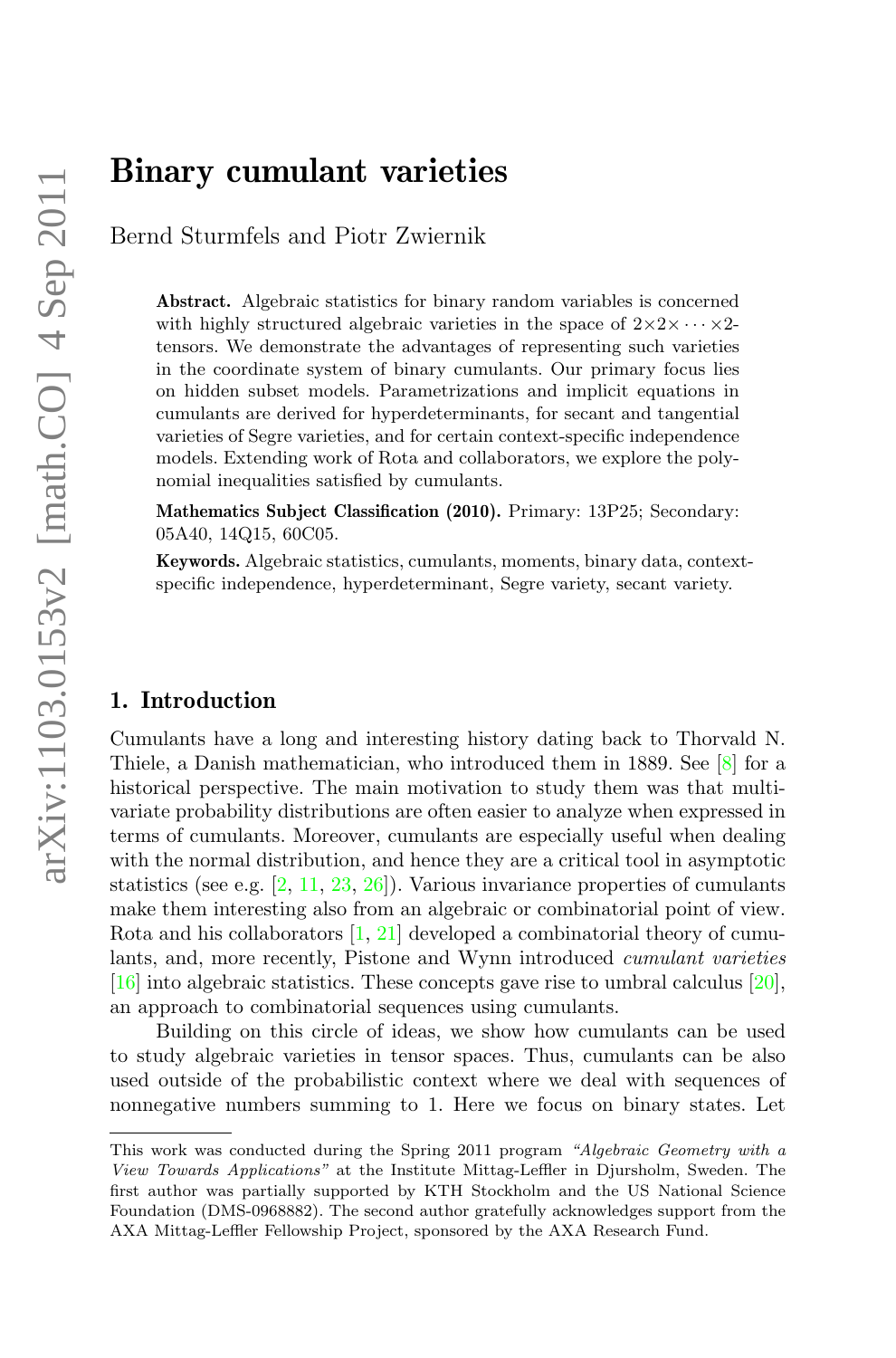$P = [p_I]_{I \subset [n]}$  be an *n*-dimensional  $2 \times 2 \times \cdots \times 2$  table of complex numbers such that  $\sum p_I = 1$ . We call such tensors *distributions*. In statistical contexts one assumes in addition that the  $p_I$  are real and nonnegative in which case we call them *probability distributions*. In algebraic statistics, the probabilities  $p_I$  form the coordinates of the ambient space containing statistical models. For an introduction to this geometric point of view see [\[3\]](#page-19-3).

We represent the distribution  $P$  by the probability generating function

$$
P(x) = \sum_{I \subseteq [n]} p_I \prod_{i \in I} x_i.
$$

Here  $[n] = \{1, 2, \ldots, n\}$  and we identify our tables with functions on subsets of [n]. In the probabilistic context we occasionally refer to the random vector  $X = (X_1, \ldots, X_n)$  with values in  $\{0, 1\}^n$  and distribution P. We use here the natural identification of a subset  $I \subseteq [n]$  with its support vector. An alternative representation of P is the table of moments  $M = [\mu_I]_{I \subseteq [n]}$ , where

<span id="page-1-4"></span>
$$
\mu_I = \sum_{J \supseteq I} p_J. \tag{1}
$$

The *moment generating function* is a square-free polynomial in  $n$  unknowns:

<span id="page-1-5"></span>
$$
M(x) = P(x_1 + 1, ..., x_n + 1) = \sum_{I \subseteq [n]} \mu_I \prod_{i \in I} x_i.
$$
 (2)

The logarithm of the moment generating function gives the cumulants:

<span id="page-1-0"></span>
$$
K(x) = \sum_{I \subseteq [n]} k_I \prod_{i \in I} x_I \quad := \quad \log(M(x)). \tag{3}
$$

Note that  $\mu_{\emptyset} = 1$  and  $k_{\emptyset} = 0$ . For the logarithm we use the familiar series  $log(1+t) = \sum_{i=1}^{\infty} (-1)^{i-1} t^i/i$ . That expansion is understood modulo the ideal  $\langle x_1^2, x_2^2, \ldots, x_n^2 \rangle$ . The moments can then be recovered from the cumulants via

<span id="page-1-1"></span>
$$
M(x) = \exp(K(x)). \tag{4}
$$

The transformations [\(3\)](#page-1-0) and [\(4\)](#page-1-1) between moments  $\mu_I$  and cumulants  $k_I$ can be written as explicit combinatorial formulas (see e.g.  $[11, §2.3], [21, 23]$  $[11, §2.3], [21, 23]$  $[11, §2.3], [21, 23]$  $[11, §2.3], [21, 23]$  $[11, §2.3], [21, 23]$ ). Given any  $I \subseteq [n]$ , let  $\Pi(I)$  be the lattice of all set partitions of I. We have

<span id="page-1-3"></span>
$$
k_I = \sum_{\pi \in \Pi(I)} (-1)^{|\pi| - 1} (|\pi| - 1)! \prod_{B \in \pi} \mu_B.
$$
 (5)

The sum is over partitions of  $I$ , the product is over blocks of a partition, and  $|\pi|$  denotes the number of blocks of  $\pi$ . The moments in terms of cumulants are

<span id="page-1-2"></span>
$$
\mu_I = \sum_{\pi \in \Pi(I)} \prod_{B \in \pi} k_B \quad \text{for all } I \subseteq [n]. \tag{6}
$$

For instance,  $I = \{1, 2, 3\}$  has five partitions 123, 1[23, 2[13, 12], 1[2], and

$$
k_{123} = \mu_{123} - \mu_1 \mu_{23} - \mu_2 \mu_{13} - \mu_1 \mu_2 \mu_3 + 2\mu_1 \mu_2 \mu_3, \n\mu_{123} = k_{123} + k_{12}k_3 + k_{13}k_2 + k_{23}k_1 + k_1k_2k_3.
$$
\n(7)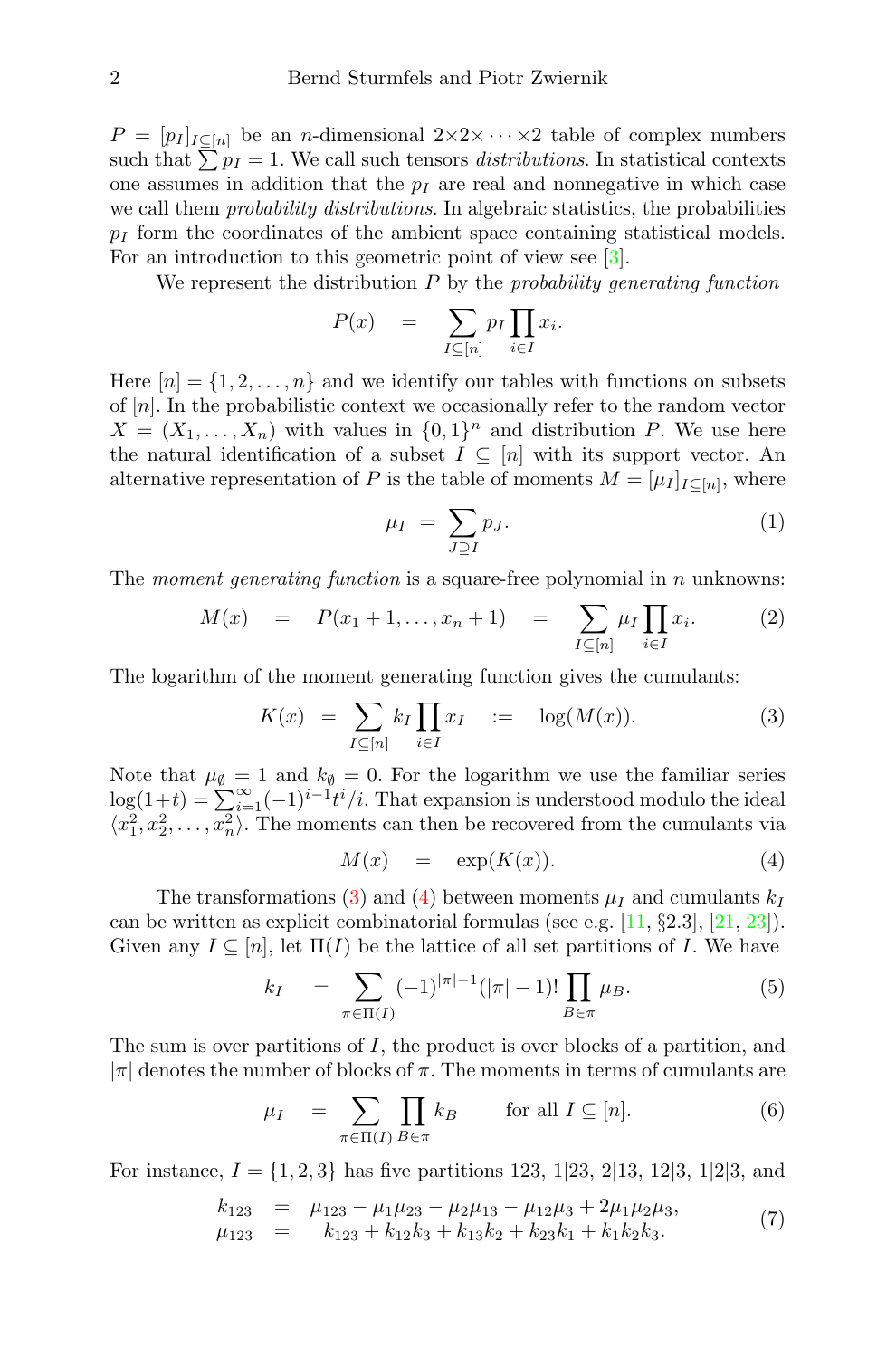This article is organized as follows. In Section 2 we study the expression of hyperdeterminants in terms of cumulants. In Section 3 we show that  $SL(2)^n$ -invariant tensor varieties are defined by  $\mathbb{Z}^n$ -homogeneous polynomials in the higher order cumulants  $k_I$  with  $|I| \geq 2$ . Section 4 concerns secants and tangents of the Segre variety, and we show (in Theorem [4.1\)](#page-8-0) that the tangential variety becomes toric in cumulant coordinates. A conceptual explanation for this arises from our theory of hidden subset models, developed in Section 5. Here the main result is Theorem [5.1.](#page-10-0) Section 6 offers an algebraic study of the context-specific independence models due to Georgi and Schliep [\[6\]](#page-19-4). Section 7 explores the semialgebraic constraints on cumulants arising from probabilities, and it addresses a conjecture proposed in [\[1\]](#page-19-2).

# 2. Hyperdeterminants

One of the most intriguing polynomial functions on  $2 \times 2 \times \cdots \times 2$ -tables is the *hyperdeterminant*  $Det(P)$ , which is a generalization of the determinant of a  $2 \times 2$  matrix. The hyperdeterminant, first introduced by Cayley in 1843, has many equivalent definitions (see [\[5\]](#page-19-5)). One of them states that  $Det(P)$ is the (unique up to scaling) irreducible polynomial in the  $p_I$  that vanishes whenever the complex hypersurface defined by the equation  $P(x) = 0$  has a singular point in  $\mathbb{C}^n$ . Algebraically, the hyperdeterminant  $\mathrm{Det}(P)$  is obtained by eliminating the *n* unknowns  $x_1, x_2, \ldots, x_n$  from the  $n + 1$  equations

$$
P(x) = \frac{\partial P}{\partial x_1}(x) = \frac{\partial P}{\partial x_2}(x) = \dots = \frac{\partial P}{\partial x_n}(x) = 0.
$$

According to [\[5,](#page-19-5) §14.2], Det(P) is a homogeneous polynomial of degree  $C_n$  in the  $2^n$  unknowns, where  $\sum_{n=0}^{\infty} C_n z^n/n! = e^{-2x}/(1-x)^2$ . So, the degrees of our hyperdeterminants are  $C_2 = 2, C_3 = 4, C_4 = 24, C_5 = 128$  etc.

We work in the  $(2<sup>n</sup> - 1)$ -dimensional affine space of distributions defined by  $\sum_{I} p_{I} = 1$ , or  $\mu_{\emptyset} = 1$ . We seek to express the hyperdeterminant on that affine space in terms of the cumulants  $k_I$ . From such an expression one recovers a formula for  $Det(P)$  in terms of the original coordinates  $p<sub>I</sub>$ , up to scaling, by using  $(1)$  and  $(5)$ .

If  $n = 2$  then the hyperdeterminant is the determinant of a  $2 \times 2$ -matrix,

$$
P = \left[ \begin{array}{cc} p_{\emptyset} & p_2 \\ p_1 & p_{12} \end{array} \right].
$$

In statistics, this represents the *independence model* for two binary random variables, and we recover the well-known fact that independence is equivalent to vanishing of the covariance

$$
Det(P) = p_{12}p_{\emptyset} - p_1p_2 = \mu_{12} - \mu_1\mu_2 = k_{12}.
$$

The statistical meaning of larger hyperdeterminants will be discussed later. See, in particular, the context-specific independence model in Example [6.2.](#page-14-0)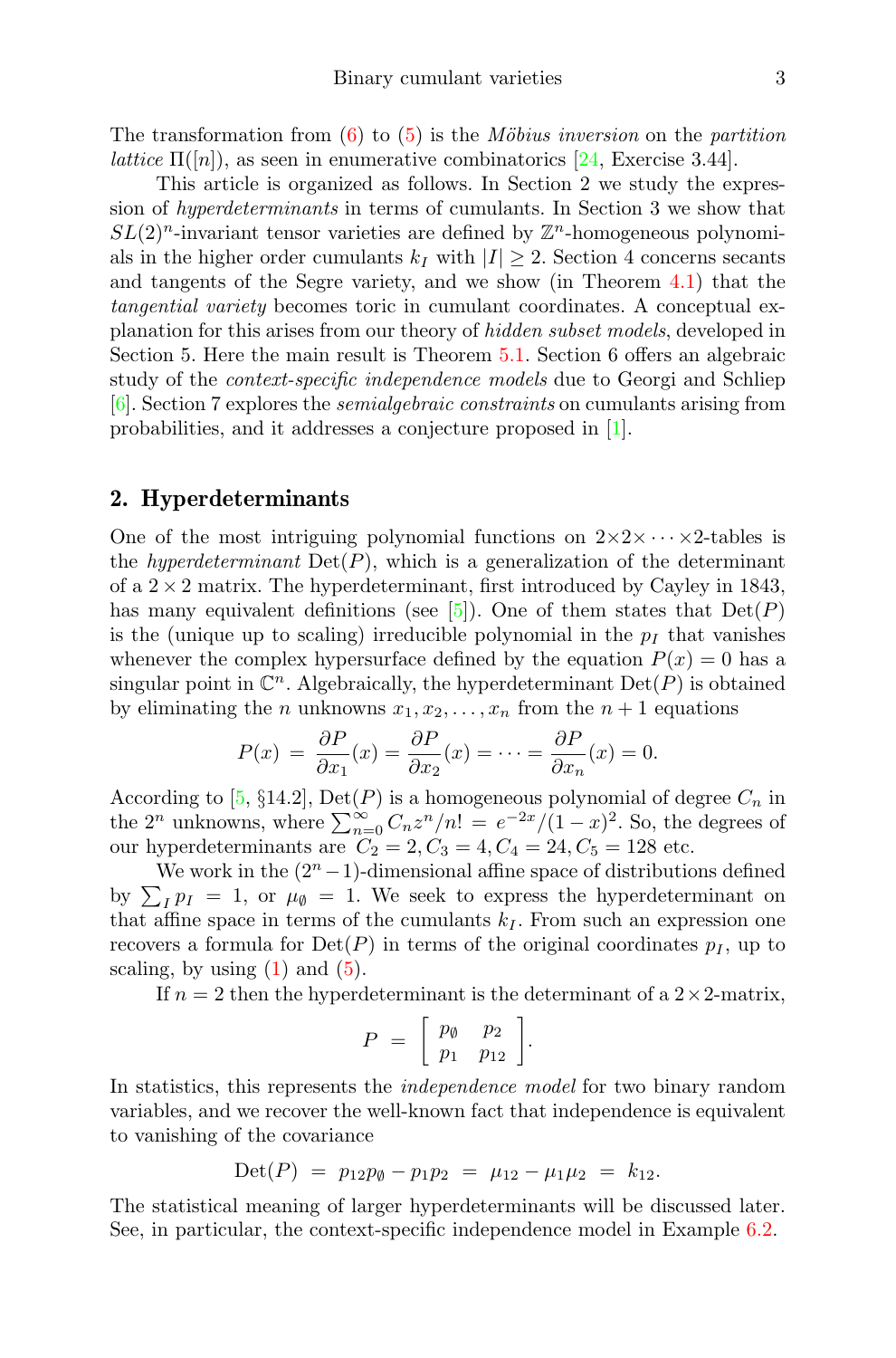If  $n = 3$  then, by [\[5,](#page-19-5) Proposition 14.1.7], the hyperdeterminant equals Det(P) =  $\mu_1^2 \mu_2^2 + \mu_2^2 \mu_1^2 + \mu_3^2 \mu_1^2 + \mu_1^2 \mu_2 + 4(\mu_1 \mu_2 \mu_3 \mu_{123} + \mu_{12} \mu_{13} \mu_{23})$  $-2(\mu_1\mu_2\mu_{13}\mu_{23}+\mu_1\mu_3\mu_{12}\mu_{23}+\mu_2\mu_3\mu_{12}\mu_{13}+\mu_1\mu_{23}\mu_{123}+\mu_2\mu_{13}\mu_{123}+\mu_3\mu_{12}\mu_{123})$ 

Here we can use either  $\mu_I$  or  $p_I$  since  $Det(P)$  is  $SL(2)^3$ -invariant. The formula simplifies considerably after we replace moments by cumulants via  $(4)$  or  $(6)$ :

$$
Det(P) = k_{123}^2 + 4k_{12}k_{13}k_{23}.
$$
 (8)

This  $2 \times 2 \times 2$ -hyperdeterminant is also known as the *tangle*, and it appears in phylogenetics [\[25\]](#page-20-7), quantum computation [\[12\]](#page-20-8) and string theory [\[4\]](#page-19-6).

The next case  $n = 4$  is much more challenging. According to Huggins *et* al. [\[10\]](#page-20-9), the  $2 \times 2 \times 2 \times 2$ -hyperdeterminant has precisely 2, 894, 276 terms, when written as a polynomial of degree 24 in either probabilities  $p_I$  or moments  $\mu_I$ . However, the expansion of  $Det(P)$  in terms of cumulants  $k_I$  is much smaller. The following theorem is our main result in this section.

<span id="page-3-1"></span>**Theorem 2.1.** The  $2 \times \cdots \times 2$ -hyperdeterminant  $Det(P)$  is a polynomial function in the  $2^n - n - 1$  higher cumulants  $\{k_I : |I| \geq 2\}$ . It is homogeneous of degree  $\frac{1}{2}(C_n, C_n, \ldots, C_n)$  in the  $\mathbb{Z}^n$ -grading given by  $\deg(k_I) = \sum_{i \in I} e_i$ , where  $e_i$  is the *i*-th unit vector of  $\mathbb{Z}^n$ . For  $n = 4$ , the hyperdeterminant  $\overline{\text{Det}}(P)$ has precisely 13,819 monomials in the 11 unknowns  $k_I$ , all  $\mathbb{Z}^4$ -homogeneous of degree (12, 12, 12, 12), and their total degrees range from 24 to 15.

*Proof.* The expression of the hyperdeterminant in terms of the moments  $\mu_I$ coincides with the  $\mathcal{A}-discriminant$  (cf. [\[5\]](#page-19-5)) of the moment generating function

<span id="page-3-0"></span>
$$
M(x) = \sum_{I \subseteq [n]} \mu_I \prod_{i \in I} x_i = \exp(K(x)). \tag{9}
$$

Here A is the  $(n + 1) \times 2^n$  matrix whose columns are the homogeneous coordinates of the vertices of the standard n-cube. Standard results on  $\mathcal{A}$ discriminants ensure that  $Det(P)$  is homogeneous in the  $\mathbb{Z}^{n+1}$ -grading specified by A, so, in particular, it is homogeneous in the coarser  $\mathbb{Z}^n$ -grading given by  $\deg(\mu_I) = \sum_{i \in I} e_i$ . Since the degree of  $\mathrm{Det}(P)$  in the standard  $\mathbb{Z}$ grading  $\deg(\mu_I) = 1$  equals  $C_n$ , as discussed above, we find that  $Det(P)$  is  $\mathbb{Z}^n$ -homogeneous of degree  $\frac{1}{2}(C_n, C_n, \ldots, C_n)$ .

The map  $(6)$  from moments to cumulants respects the  $\mathbb{Z}^n$ -grading, and we conclude that the expansion of  $Det(P)$  in cumulants is  $\mathbb{Z}^n$ -homogeneous of the same degree  $\frac{1}{2}(C_n, C_n, \ldots, C_n)$ . The first assertion that  $Det(P)$  does not depend on the first order moments  $k_1, \ldots, k_n$  follows from Theorem [3.2.](#page-5-0)

We now come to the specific case  $n = 4$ . Here the proof was carried out by a computer calculation. We first set  $k_1, k_2, k_3$  and  $k_4$  to zero in the right hand side of [\(9\)](#page-3-0) since  $Det(P)$  does not depend on these first-order cumulants. Our task is then to evaluate the A-discriminant of the multilinear polynomial

$$
M(x)|_{k_1=k_2=k_3=k_4=0} = (k_{1234} + k_{12}k_{34} + k_{13}k_{24} + k_{14}k_{23})x_1x_2x_3x_4
$$
  
+  $k_{123}x_1x_2x_3 + k_{124}x_1x_2x_4 + k_{134}x_1x_3x_4 + k_{234}x_2x_3x_4$   
+  $k_{12}x_1x_2 + k_{13}x_1x_3 + k_{14}x_1x_4 + k_{23}x_2x_3 + k_{24}x_2x_4 + k_{34}x_3x_4 + 1.$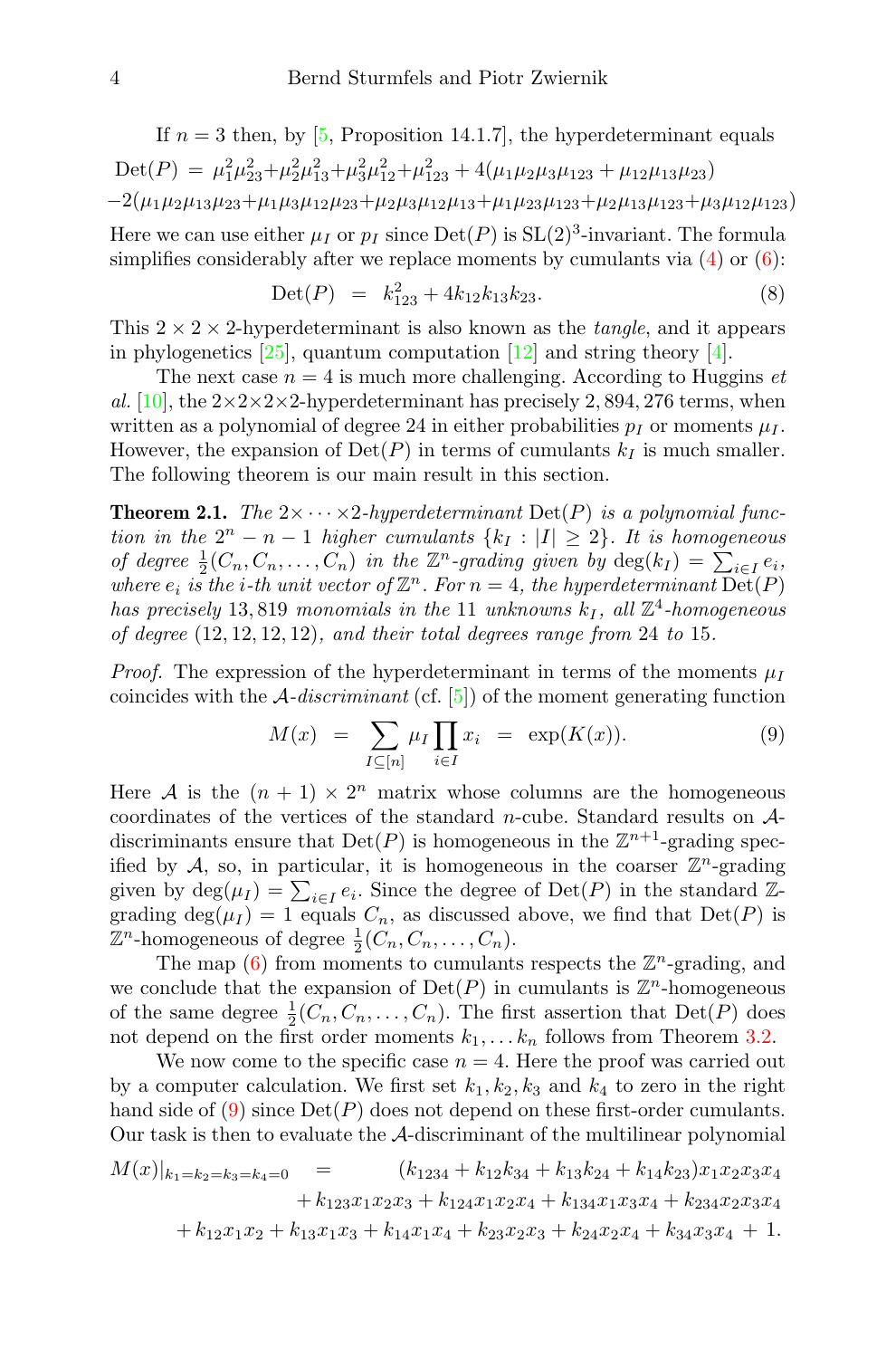This computation is done using Schläfli's formula  $[10, Prop. 3]$  $[10, Prop. 3]$ . We obtained  $256k_{12}^6k_{13}^5k_{14}k_{23}k_{24}^5k_{34}^6 - 1024k_{12}^6k_{13}^4k_{14}^2k_{23}^2k_{24}^4k_{34}^6 + 1536k_{12}^6k_{13}^3k_{14}^3k_{23}^3k_{24}^3k_{34}^6 +$  $\cdots$  many terms  $\cdots$   $-k_{34}k_{123}^3k_{124}^3k_{134}^2k_{234}^2k_{1234}^4 + k_{123}^3k_{124}^3k_{134}^3k_{234}^3k_{1234}^3$ . This expansion of  $Det(P)$  has 13819 terms, all of  $\mathbb{Z}^4$ -degree (12,12,12,12). The leading terms have total degree 24. The last terms have total degree 15.

Ideals generated by hyperdeterminants arise in various applications. We advocate writing these in terms of cumulants. One such application, studied by Holtz-Sturmfels  $[9]$  and Oeding  $[14]$ , concerns the relations among principal minors of a general symmetric  $n \times n$ -matrix A. If we write  $\mu_I$  for the minor with row and column indices  $I \subseteq [n]$ , and we treat the sequence  $[\mu_I]$ as a sequence of formal moments, then the corresponding moment generating function takes the special form

$$
M(x) = \det(I + AX) \quad \text{where } X = \text{diag}(x_1, \dots, x_n).
$$

Oeding [\[14\]](#page-20-11) shows that the variety of such tables  $M = [\mu_I]$  is cut out by polynomials of degree 4. These polynomials are obtained by acting with the group  $SL(2)^n$  on the  $2\times 2\times 2$ -hyperdeterminants of all subtables. We reparametrize our variety of principal minors using the cumulant generating function:

$$
K(x) = \log \det(I + AX) = \operatorname{trace} \log(I + AX) = \operatorname{trace} (\sum_{k=1}^{n} \frac{(-1)^{k+1}}{k} (AX)^{k}).
$$

The coefficients  $k_I$  of the squarefree terms are sums over all cycle monomials in A that are supported on I. Their algebraic relations can be computed more easily than those among the principal minors. We demonstrate this for  $n = 4$ :

$$
K(x) = \sum_{i=1}^{4} a_{ii} x_i - \sum_{i < j} a_{ij}^2 x_i x_j + 2 \sum_{i < j < k} a_{ij} a_{ik} a_{jk} x_i x_j x_k
$$
  
-2(a\_{12}a\_{13}a\_{24}a\_{34} + a\_{12}a\_{14}a\_{23}a\_{34} + a\_{13}a\_{14}a\_{23}a\_{24}) x\_1 x\_2 x\_3 x\_4

The prime ideal of algebraic relations among the coefficients is found to be

$$
\langle 4k_{12}k_{13}k_{23}+k_{12}^2, 4k_{12}k_{14}k_{24}+k_{124}^2, 4k_{13}k_{14}k_{34}+k_{134}^2, 4k_{23}k_{24}k_{34}+k_{234}^2,\\ 4k_{12}k_{13}k_{14}k_{234}+k_{123}k_{124}k_{134},\ 4k_{12}k_{23}k_{24}k_{134}+k_{123}k_{124}k_{234},\\ 4k_{13}k_{23}k_{34}k_{124}+k_{123}k_{134}k_{234},\ 4k_{14}k_{24}k_{34}k_{123}+k_{124}k_{134}k_{234},\\ 2k_{12}k_{13}k_{234}+2k_{12}k_{23}k_{134}+2k_{13}k_{23}k_{124}+k_{123}k_{1234},\\ 2k_{12}k_{14}k_{234}+2k_{12}k_{24}k_{134}+2k_{14}k_{24}k_{123}+k_{124}k_{1234},\\ 2k_{13}k_{14}k_{234}+2k_{13}k_{34}k_{124}+2k_{14}k_{34}k_{123}+k_{134}k_{1234},\\ 2k_{23}k_{24}k_{134}+2k_{23}k_{34}k_{124}+2k_{24}k_{34}k_{123}+k_{34}k_{1234},\\ -2k_{12}k_{13}k_{14}k_{1234}+k_{12}k_{13}k_{124}k_{134}+k_{12}k_{14}k_{123}k_{134}+k_{13}k_{14}k_{123}k_{124},\\ -2k_{12}k_{23}k_{24}k_{1234}+k_{12}k_{23}k_{124}k_{34}+k_{12}k_{24}k_{123}k_{234}+k_{23}k_{24}k_{123}k_{124},\\ -2k_{13}k_{23}k_{34
$$

These twenty polynomial correspond to the hyperdeterminantal relations in [\[9,](#page-20-10) Thm. 8]. They furnish a compact encoding of this codimension 5 variety.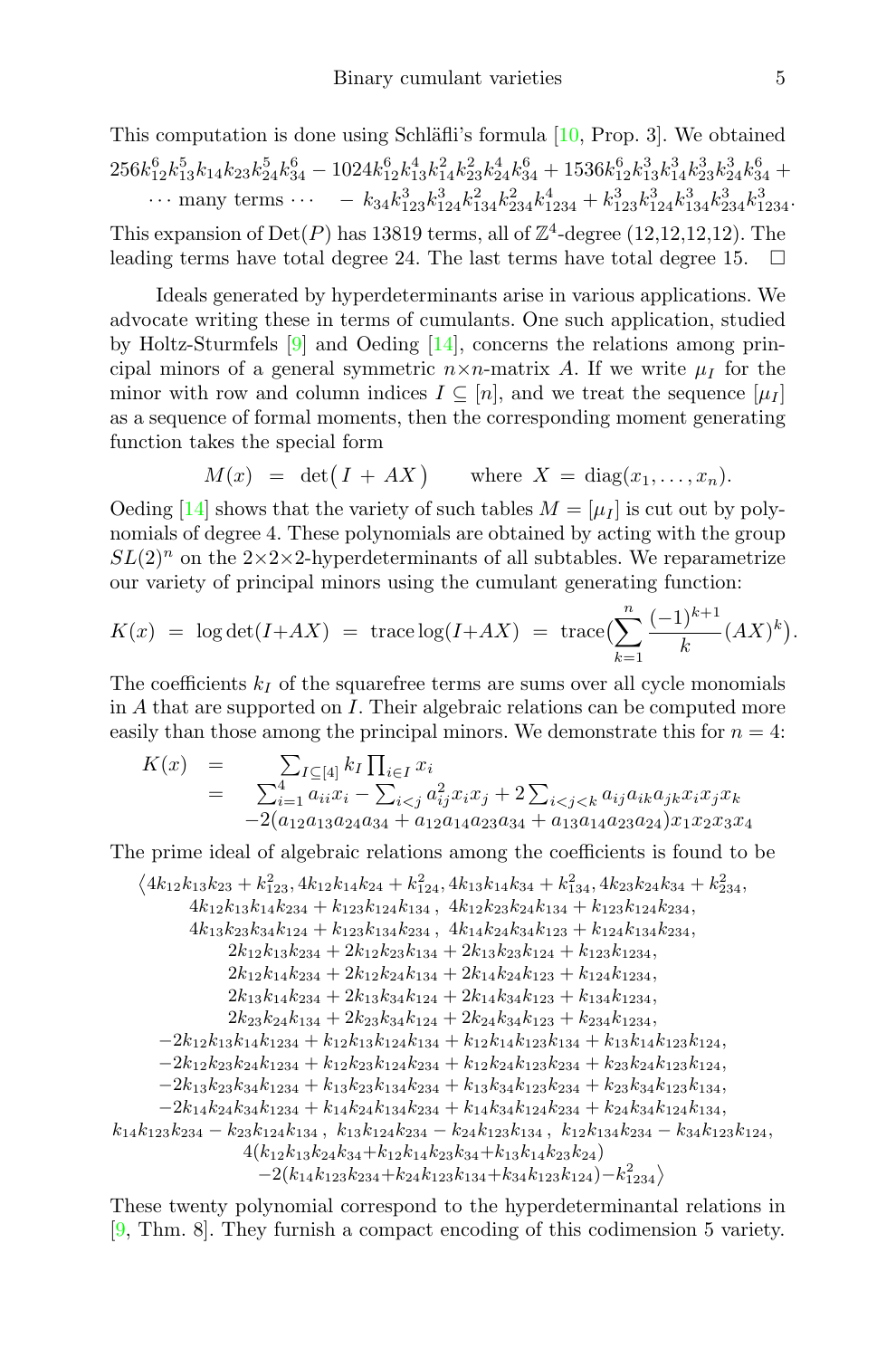### 3. Invariance and Independence

The algebraic relations in Section 2 did not involve any of the order one cumulants  $k_1, \ldots, k_n$  and they were homogeneous with respect to the  $\mathbb{Z}^n$ -grading given by  $\deg(k_I) = \sum_{i \in I} e_i$ . In this section we argue that these properties hold for all statistically meaningful varieties in the space of  $2 \times \cdots \times 2$ -tables.

To compute moments in [\(1\)](#page-1-4) we used the convention that the (formal) random vector  $X = (X_1, \ldots, X_n)$  has values in  $\{0,1\}^n$ . Other authors prefer the choice  $\{-1,1\}^n$ , and this leads to rather different formulas for the moments (see  $[1,$  Equation  $(2.1)]$ ). A meaningful statistical model will not depend on such choices. Hence we are only interested in cumulant varieties that do not depend on such choices.

Suppose we replace each of our random variable  $X_i$  by a new variable  $X_i'$ which takes values  $a_i$  and  $b_i$  instead of 1 and 0. If the probability distribution is the same on both state spaces, then the cumulants are transformed via

<span id="page-5-1"></span>
$$
k'_I = k_I \cdot \prod_{i \in I} (a_i - b_i) \quad \text{for all } I \subseteq [n] \text{ and } |I| \ge 2 \quad (10)
$$

and  $k'_{i} = (a_{i} - b_{i})k_{i} + b_{i}$  for  $i = 1, ..., n$ . This result is purely algebraic and the above remains true if we replace probability distributions with any complex distributions. In geometric language, changing the values of the binary variables  $X_i$  corresponds to a natural action of the *n*-dimensional torus  $(\mathbb{C}^*)^n$ with coordinates  $a_i - b_i$  on the space  $\mathbb{C}^{2^n - n - 1}$  whose coordinates are the higher cumulants  $k_I$ ,  $|I| \geq 2$ . This action is compatible with the  $\mathbb{Z}^n$ -grading:

<span id="page-5-2"></span>**Theorem 3.1.** A subvariety of  $\mathbb{C}^{2^n-1}$  is invariant under changing values of the  $X_i$  if and only it is defined by  $\mathbb{Z}^n$ -homogeneous polynomials in  $k_I$  with  $|I|\geq 2$ .

*Proof.* Let V be a subvariety in the space  $\mathbb{C}^{2^{n}-1}$  whose coordinates are all the cumulants. Suppose that  $V$  is invariant under replacing the values  $(0, 1)$ of  $X_i$  by any  $(b_i, a_i)$ . If the new values satisfy  $a_i = b_i + 1$  then the higher cumulants  $k_I, |I| \geq 2$ , remain unchanged but the vector  $(k_1, \ldots, k_n)$  is shifted to  $(k_1 + b_1, \ldots, k_n + b_n)$ . Hence the ideal  $I_V$  of V is generated by polynomials that do not depend on linear cumulants  $k_1, \ldots, k_n$ . By fixing  $b_i = 0$  and moving  $a_i$ , we see that V is invariant under the torus action [\(10\)](#page-5-1). Hence its ideal  $I_V$  is  $\mathbb{Z}^n$ -homogeneous, and this proves the only-if direction. The if-direction holds by essentially the same argument.

The group  $SL(2)^n$  acts on the tensor space  $\mathbb{C}^{2 \times 2 \times \cdots \times 2}$  and many important varieties are invariant under this action. In particular, they are invariant under  $U(2)^n$  where  $U(2)$  is the unipotent group of  $2 \times 2$ -matrices of the form

$$
\left[\begin{array}{cc} 1 & \lambda \\ 0 & 1 \end{array}\right] \qquad \text{for } \lambda \in \mathbb{C}.
$$

The invariance property of Theorem [3.1](#page-5-2) reflects precisely the  $SL(2)^n$ -invariance.

<span id="page-5-0"></span>**Corollary 3.2.** Let V be a subvariety of the affine open subset  $\{\mu_{\emptyset} = 1\}$  in the projective space  $\mathbb{P}(\mathbb{C}^{2\times 2\times \cdots \times 2})$  and let  $\overline{V}$  denote its closure in that projective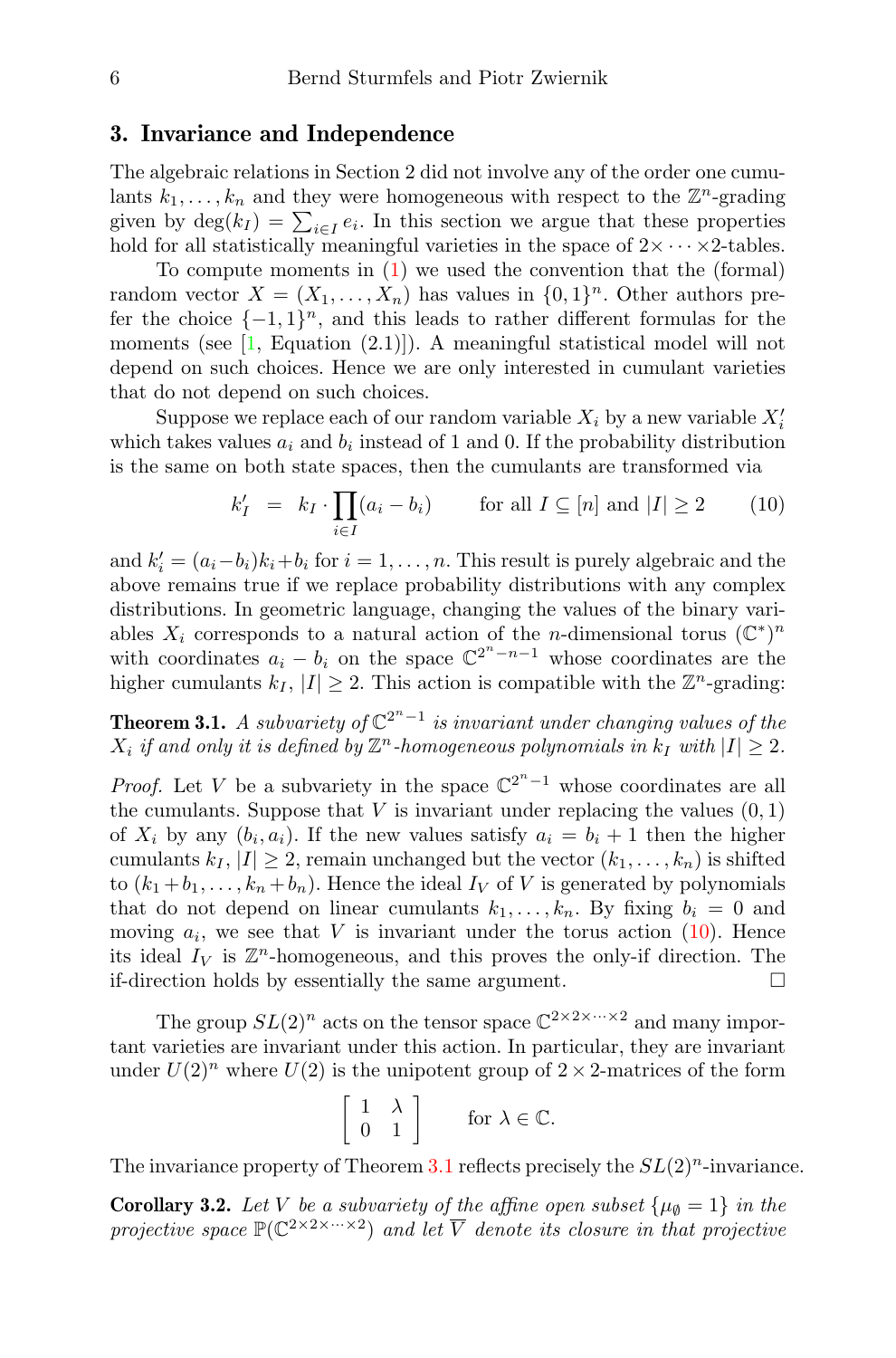space. If  $\overline{V}$  is invariant under the action of  $SL(2)^n$  then the ideal  $I_V$  that defines V is generated by  $\mathbb{Z}^n$ -homogeneous polynomials in the  $k_I$  with  $|I|\geq 2$ .

*Proof.* The unipotent group  $U(2)^n$  acts on the moment generating function via  $M(x) \mapsto M(x) \prod_{i=1}^n (1 + \lambda_i x_i)$ . Modulo the ideal  $\langle x_1^2, \ldots, x_n^2 \rangle$  we have

$$
M(x)\prod_{i=1}^{n}(1+\lambda_i x_i) = M(x)\exp\left(\sum_{i=1}^{n}\lambda_i x_i\right) = \exp\left(K(x) + \sum_{i=1}^{n}\lambda_i x_i\right).
$$

This means that  $U(2)^n$  acts on the space of cumulants by shifting the first order cumulants. We conclude that the prime ideal of  $V$  is generated by polynomials in the cumulants  $k_I$  with  $|I| \geq 2$ . Since V is also invariant under tuples of  $2 \times 2$ -diagonal matrices in  $SL(2)^n$ , these ideal generators can be chosen to be  $\mathbb{Z}^n$ -homogeneous.

Hyperdeterminants and their ideals in Section 2 are  $SL(2)^n$ -invariant and hence expressible by  $\mathbb{Z}^n$ -homogeneous polynomials in higher cumulants.

**Example 3.3.** The converse does not hold in Corollary [3.2.](#page-5-0) Fix  $n = 3$ , let  $\rho \in$  $\mathbb{C}\backslash\{4\}$ , and consider the hypersurface in  $\{\mu_{\emptyset} = 1\} \subset \mathbb{P}(\mathbb{C}^{2\times 2\times 2})$  defined by

$$
k_{123}^2 + \rho \cdot k_{12} k_{13} k_{23} = 0.
$$

This equation has degree six when written in the (homogenized) moments:

$$
Det(P)m_{\emptyset}^2 + (\rho - 4)(m_{\emptyset}m_{12} - m_1m_2)(m_{\emptyset}m_{13} - m_1m_3)(m_{\emptyset}m_{23} - m_2m_3)
$$

This defines a sextic hypersurface in  $\mathbb{P}(\mathbb{C}^{2 \times 2 \times 2})$  that is  $U(2)^3$ -invariant but not  $SL(2)^3$ -invariant. The formula in probabilities is even less invariant:

$$
Det(P) \cdot (p_{\emptyset} + p_1 + p_2 + p_3 + p_{12} + p_{13} + p_{23} + p_{123})^2
$$
  
+  $(\rho - 4)(p_{\emptyset}p_{23} + p_{\emptyset}p_{123} + p_1p_{23} + p_1p_{123} - p_2p_3 - p_2p_{13} - p_3p_{12} - p_1p_{23})$   
 $\cdot (p_{\emptyset}p_{13} + p_{\emptyset}p_{123} - p_1p_3 - p_1p_{23} + p_2p_{13} + p_2p_{123} - p_3p_{12} - p_1p_{23})$   
 $\cdot (p_{\emptyset}p_{12} + p_{\emptyset}p_{123} - p_1p_2 - p_1p_{23} - p_2p_{13} + p_3p_{12} + p_3p_{123} - p_{13}p_{23})$ 

Of course, for  $\rho = 4$ , this is the hyperdeterminantal quartic  $\{Det(P) = 0\}$ .

The most basic statistical model for *n* binary random variables  $X_i$  is the model of *complete independence*, denoted  $X_1 \perp\!\!\!\perp X_2 \perp\!\!\!\perp ... \perp\!\!\!\perp X_n$ , which is the Segre variety  $(\mathbb{P}^1)^n \subset \mathbb{P}^{2^n-1}$ . In terms of moments, this is parametrized by  $M(x) = \prod_{i=1}^{n} (1 + \mu_i x_i)$ . In terms of cumulants, we obtain  $K(x) =$  $\sum_{i=1}^{n} \log(1 + \mu_i x_i) = \sum_{i=1}^{n} k_i x_i$ . In probability coordinates, the Segre variety is defined by certain 2×2-determinants  $p_I p_J - p_K p_L$  but we see that this simplifies when we use cumulants as coordinates:

<span id="page-6-0"></span>Remark 3.4. The Segre variety is defined by  $k_I = 0$  for all  $|I| \geq 2$ .

The Segre variety is the intersection of the independence models  $A \perp\!\!\!\perp B$ where  $A|B$  runs over all partitions of the set [n]. The equations for  $A \perp B$  are  $k_I = 0$  for all I with  $A \cap I \neq \emptyset$  and  $B \cap I \neq \emptyset$ . The model  $A \perp \!\!\! \perp B$  also makes sense when  $A \cup B$  is a proper subset of [n], with equations as follows.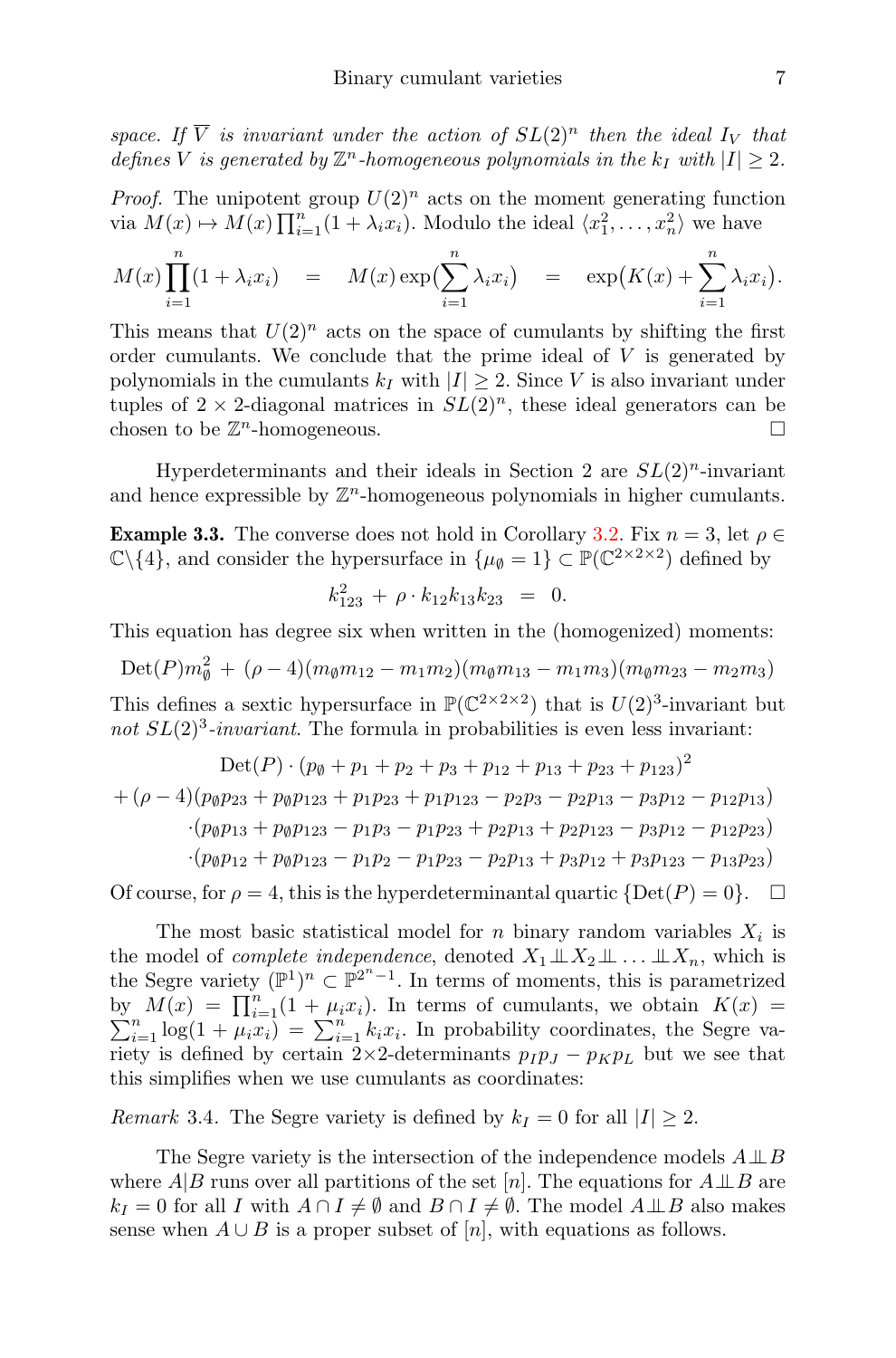**Proposition 3.5.** If A and B are disjoint subsets of  $[n]$  then the independence model  $A \perp\!\!\!\perp B$  is defined by  $k_I = 0$  where  $I \subseteq A \cup B$ ,  $A \cap I \neq \emptyset$  and  $B \cap I \neq \emptyset$ .

*Proof.* The independence model  $A \perp\!\!\!\perp B$  has the moment parametrization

$$
M(x) = M_1(x_i : i \in A) \cdot M_2(x_j : j \in B) + \sum_{l \in [n] \setminus (A \cup B)} x_l \cdot N_l(x).
$$

By taking the logarithm, we find that

 $K(x) = \log(M_1(x_i : i \in A)) + \log(M_2(x_j : j \in B)) \mod \langle x_i : l \in [n] \setminus (A \cup B) \rangle.$ 

This form is equivalent to the asserted vanishing condition on cumulants.  $\square$ 

The symmetry group of the n-cube is the semidirect product of the symmetric group  $S_n$ , which permutes [n], and the abelian group  $\mathbb{Z}_2^n$ , which swaps 0s and 1s. This gives rise to an action on  $\mathbb{C}^{2 \times 2 \times \cdots \times 2}$ . We identify elements  $\rho \in \mathbb{Z}_2^n$  with subsets  $J \subseteq [n]$ . The action on coordinates  $p_I$  is as follows: for  $\sigma \in S_n$  we have  $\sigma(p_I) = p_{\sigma(I)}$ , and for  $J \subseteq [n]$  we have  $\rho_J(p_I) = p_{I\Delta J}$ , where  $I\Delta J = (I\backslash J) \cup (J\backslash I)$ . This being an action ensures

<span id="page-7-0"></span>
$$
\rho_J(p_I) = \rho_{j_r} \circ \cdots \circ \rho_{j_1}(p_I) \quad \text{for all} \quad J = \{j_1, \ldots, j_r\} \subseteq [n]. \tag{11}
$$

We extend this action from probability coordinates to any of their polynomials in a natural way. In this way we extend this action to cumulant coordinates. This action is simple for permutations  $\sigma \in S_n$ : we have  $\sigma(k_I) = k_{\sigma(I)}$ . The action of the group  $\mathbb{Z}_2^n$  is more subtle, and it can be characterized by the following corollary. That result will help us in Section [7](#page-16-0) to get a more compact semialgebraic description of the space of cumulants, by taking advantage of the symmetries in our problem.

<span id="page-7-2"></span>**Corollary 3.6.** Consider the cumulants  $k_I$  as polynomials in probabilities  $p_I$ , via [\(1\)](#page-1-4) and [\(5\)](#page-1-3). For  $I, J \subseteq [n]$  with  $|I| \geq 2$ , the element  $\rho_J \in \mathbb{Z}_2^n$  satisfies

<span id="page-7-1"></span>
$$
\rho_J(k_I) = \begin{cases}\n-k_I & \text{if } |J \cap I| \text{ is odd,} \\
k_I & \text{otherwise.} \n\end{cases} (12)
$$

Furthermore, for each  $i = 1, \ldots, n$ , we have

$$
\rho_J(k_i) = \begin{cases} 1 - k_i & \text{if } i \in J, \\ k_i & \text{otherwise.} \end{cases}
$$

*Proof.* By [\(11\)](#page-7-0) it suffices to show  $\rho_i(k_I) = -k_I$  if  $i \in I$  and  $\rho_i(k_I) = k_I$  if  $i \notin I$ . Formula [\(12\)](#page-7-1) follows from [\(10\)](#page-5-1) by taking  $a_i = 0$  and  $b_i = 1$ , i.e. we swap the states of the *i*th variable  $X_i$ , and similarly for first-order cumulants.  $\Box$ 

#### 4. Tangents and secants of the Segre variety

In Remark [3.4](#page-6-0) we saw that the Segre variety  $(\mathbb{P}^1)^n \subset \mathbb{P}(\mathbb{C}^{2 \times \cdots \times 2})$  collapses to a single point in the space  $\mathbb{C}^{2^n-n-1}$  of higher cumulants. This raises the question what the representation in the  $k_I$  with  $|I| \geq 2$  looks like for varieties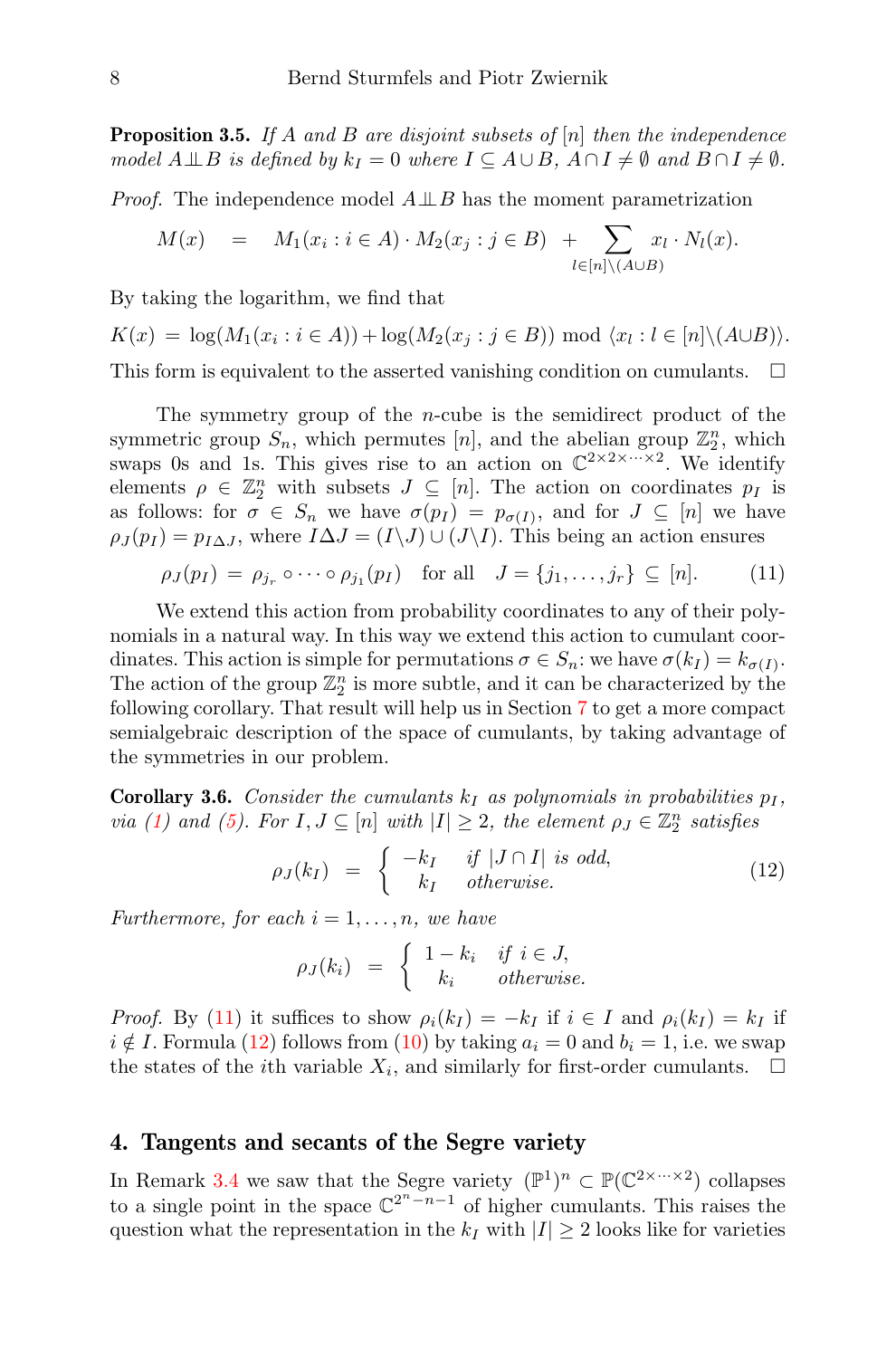naturally associated to  $(\mathbb{P}^1)^n$ , such as its secant and tangential varieties. We here examine the first tangential variety and the first secant variety:

Tan(
$$
(\mathbb{P}^1)^n
$$
) = closure of  $\{ x \in \mathbb{P}^{2^n-1} | x \text{ lies on a line tangent to } (\mathbb{P}^1)^n \}$ ,  
Sec( $(\mathbb{P}^1)^n$ ) = closure of  $\{ x \in \mathbb{P}^{2^n-1} | x \text{ lies on a secant line of } (\mathbb{P}^1)^n \}$ .

Our next result reveals that the tangential variety is toric in the cumulants.

<span id="page-8-0"></span>**Theorem 4.1.** The image of the tangential variety  $\text{Tan}((\mathbb{P}^1)^n)$  in the space of higher cumulants  $\mathbb{C}^{2^n-n-1}$  is isomorphic to the n-dimensional affine toric variety parametrized by all square-free monomials of degree  $\geq 2$ .

*Proof.* In the tensor notation of [\[13\]](#page-20-12), Tan( $(\mathbb{P}^1)^n$ ) has the parametrization

$$
M = \frac{1}{n} \sum_{i=1}^{n} a^{(1)} \otimes \cdots \otimes a^{(i-1)} \otimes b^{(i)} \otimes a^{(i+1)} \otimes \cdots \otimes a^{(n)},
$$

where  $a^{(i)} = (1, a_i)$  and  $b^{(i)} = (1, b_i)$  are vectors representing points in the distinguished affine open subset of  $\mathbb{P}^1$ . The formula above translates into the following parametrization of moment generating functions:

<span id="page-8-2"></span>
$$
M(x) = \prod_{j=1}^{n} (1 + a_j x_j) \cdot \left( \sum_{i=1}^{n} \frac{1 + b_i x_i}{1 + a_i x_i} \right).
$$
 (13)

We compute the logarithm of the series  $M(x)$  modulo  $\langle x_1^2, x_2^2, \ldots, x_n^2 \rangle$ . Disregarding R-linear combinations of  $x_1, \ldots, x_n$ , and setting  $s_i = (a_i - b_i)/n$ ,

$$
K(x) = \log\left(\sum_{i=1}^{n} \frac{1 + b_i x_i}{1 + a_i x_i}\right) = \sum_{|I| \ge 2} (-1)^{|I|-1} (|I| - 1)! \prod_{i \in I} s_i x_i, \quad (14)
$$

The identity on the right can be proved directly by manipulating generating functions. An alternative and more detailed proof will be given in Example [5.2.](#page-11-0) We now conclude that

<span id="page-8-1"></span>
$$
k_I = (-1)^{|I|-1}(|I|-1)! \cdot \prod_{i \in I} s_i \quad \text{for} \quad |I| \ge 2. \tag{15}
$$

This monomial parametrization shows that  $Tan((\mathbb{P}^1)^n)$  is toric in cumulants. It is isomorphic to the toric variety with parametrization  $k_I \mapsto \prod_{i \in I} s_i$ .  $\Box$ 

We easily find the cumulant ideal of  $\text{Tan}((\mathbb{P}^1)^n)$ , by computing a Markov basis for the toric ideal of relations among squarefree polynomials of degree  $\geq$  2. We then rescale to adjust to the signs and factorials appearing in [\(15\)](#page-8-1).

**Example 4.2.** Let  $n = 5$ . Then the toric ideal Tan( $(\mathbb{P}^1)^n$ ) is minimally generated by 120 binomials in the 26 cumulant coordinates. Among these generators, 75 are quadrics and 45 are cubics. The quadrics include binomials such as  $k_{12}k_{34} - k_{14}k_{23}$ ,  $k_{123}k_{45} - k_{12}k_{345}$ ,  $k_{123}k_{345} - k_{135}k_{234}$ ,  $k_{1234} + 6k_{14}k_{23}$ , and  $k_{12345} + 12k_{12}k_{345}$ . The cubics include binomials such as  $k_{123}^2 + 4k_{12}k_{13}k_{23}$ and  $k_{123}k_{124} + 4k_{12}k_{14}k_{23}$ .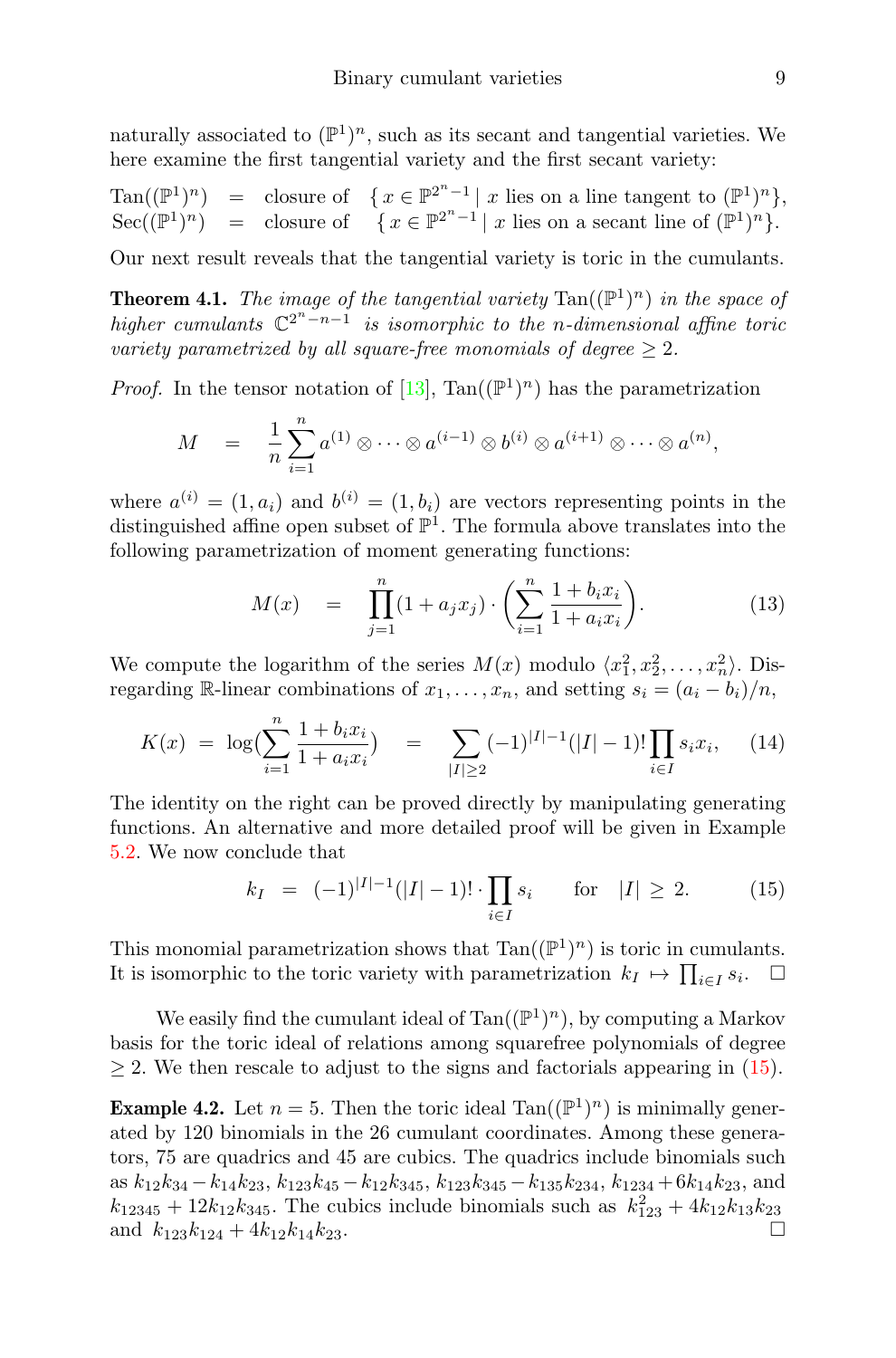We now come to the *secant variety*  $\text{Sec}((\mathbb{P}^1)^n)$ . This is not a toric variety in cumulants. For example, for  $n = 4$  it has the following parametrization:

$$
M = (1-t) A \otimes B \otimes C \otimes D + t E \otimes F \otimes G \otimes H,
$$
  
\n
$$
M(x) = (1-t)(1+ax_1)(1+bx_2)(1+cx_3)(1+dx_4) + t(1+cx_1)(1+fx_2)(1+gx_3)(1+hx_4).
$$

Here  $A = (1, a), \ldots, H = (1, h)$ , and t is a complex mixing parameter.

The image of  $\text{Sec}((\mathbb{P}^1)^n)$  in the 11-dimensional space of higher cumulants is a 5-dimensional affine variety that is not toric. Its ideal is generated by 16 polynomials in  $k_{12}, k_{13}, \ldots, k_{1234}$ . These are the ten binomial quadrics

<span id="page-9-0"></span>
$$
k_{12}k_{34} - k_{14}k_{23}, k_{13}k_{24} - k_{14}k_{23}, k_{12}k_{134} - k_{14}k_{123}, k_{13}k_{124} - k_{14}k_{123},
$$
  
\n
$$
k_{12}k_{234} - k_{24}k_{123}, k_{23}k_{124} - k_{24}k_{123}, k_{13}k_{234} - k_{34}k_{123},
$$
  
\n
$$
k_{23}k_{134} - k_{34}k_{123}, k_{14}k_{234} - k_{34}k_{124}, k_{24}k_{134} - k_{34}k_{124},
$$
  
\n(16)

and the six non-binomial cubics

<span id="page-9-1"></span>
$$
k_{12}L - (k_{123}k_{124} + 4k_{12}k_{14}k_{23}), \quad k_{13}L - (k_{123}k_{134} + 4k_{13}k_{14}k_{23}),
$$
  
\n
$$
k_{14}L - (k_{124}k_{134} + 4k_{14}k_{14}k_{23}), \quad k_{23}L - (k_{123}k_{234} + 4k_{23}k_{14}k_{23}),
$$
  
\n
$$
k_{24}L - (k_{124}k_{234} + 4k_{24}k_{14}k_{23}), \quad k_{34}L - (k_{134}k_{234} + 4k_{34}k_{14}k_{23}).
$$
\n(17)

Here  $L = k_{1234} + 6k_{14}k_{23}$  is one of the toric relations on [\(15\)](#page-8-1). Indeed, the tangential variety  $\text{Tan}((\mathbb{P}^1)^4)$  is a hypersurface in the secant variety  $\text{Sec}((\mathbb{P}^1)^4)$ . Its toric ideal in cumulants has 21 minimal generators, namely, the ten quadrics in  $(16)$ , the quadric L, the six parenthesized cubics in  $(17)$ , and the four hyperdeterminants

$$
k_{234}^2 + 4k_{23}k_{24}k_{34}
$$
,  $k_{134}^2 + 4k_{13}k_{14}k_{34}$ ,  $k_{124}^2 + 4k_{12}k_{14}k_{24}$ ,  $k_{123}^2 + 4k_{12}k_{13}k_{23}$ .

These various equations in cumulants can now be translated back into probability coordinates, using the substitutions  $(1)$  and  $(5)$ . After homogenizing and saturating with  $\mu_{\emptyset}$ , we recover the 32-dimensional space of 3×3minors of flattenings for  $Sec((\mathbb{P}^1)^4)$ , as in [\[17\]](#page-20-13), and the 53 ideal generators for Tan( $(\mathbb{P}^1)^4$ ), namely, the 32 cubics, the 20 hyperdeterminantal quartics, and the special quadric as in [\[13,](#page-20-12) §3.2].

For any  $n \geq 4$ , the secant variety  $\text{Sec}((\mathbb{P}^1)^n)$  is a curve over the toric variety  $\text{Tan}((\mathbb{P}^1)^n)$ . Using cumulant coordinates, it has the parametrization

<span id="page-9-3"></span>
$$
k_I = \kappa_{|I|}(t) \cdot \prod_{i \in I} b_i, \tag{18}
$$

where  $b_i$  are complex parameters and  $\kappa_{\nu}(t)$  is a certain univariate polynomial of degree  $\nu$ ; see [\(23\)](#page-11-1). For example,

<span id="page-9-2"></span>
$$
\begin{array}{rcl}\n\kappa_2(t) & = & -t^2 + t \\
\kappa_3(t) & = & 2t^3 - 3t^2 + t, \\
\kappa_4(t) & = & -6t^4 + 12t^3 - 7t^2 + t.\n\end{array} \tag{19}
$$

The leading coefficient of  $\kappa_{\nu}(t)$  equals  $(-1)^{\nu-1}(\nu-1)!$  in the parametrization  $(15)$  of the tangential variety. Using  $(19)$ , we can now recover the equations  $(16)$  and  $(17)$  of the secant variety by implicitizing  $(18)$  for  $n = 4$ . The derivation of [\(18\)](#page-9-3) and the polynomials  $\kappa_{\nu}(t)$  will be explained in Example [5.3.](#page-11-2)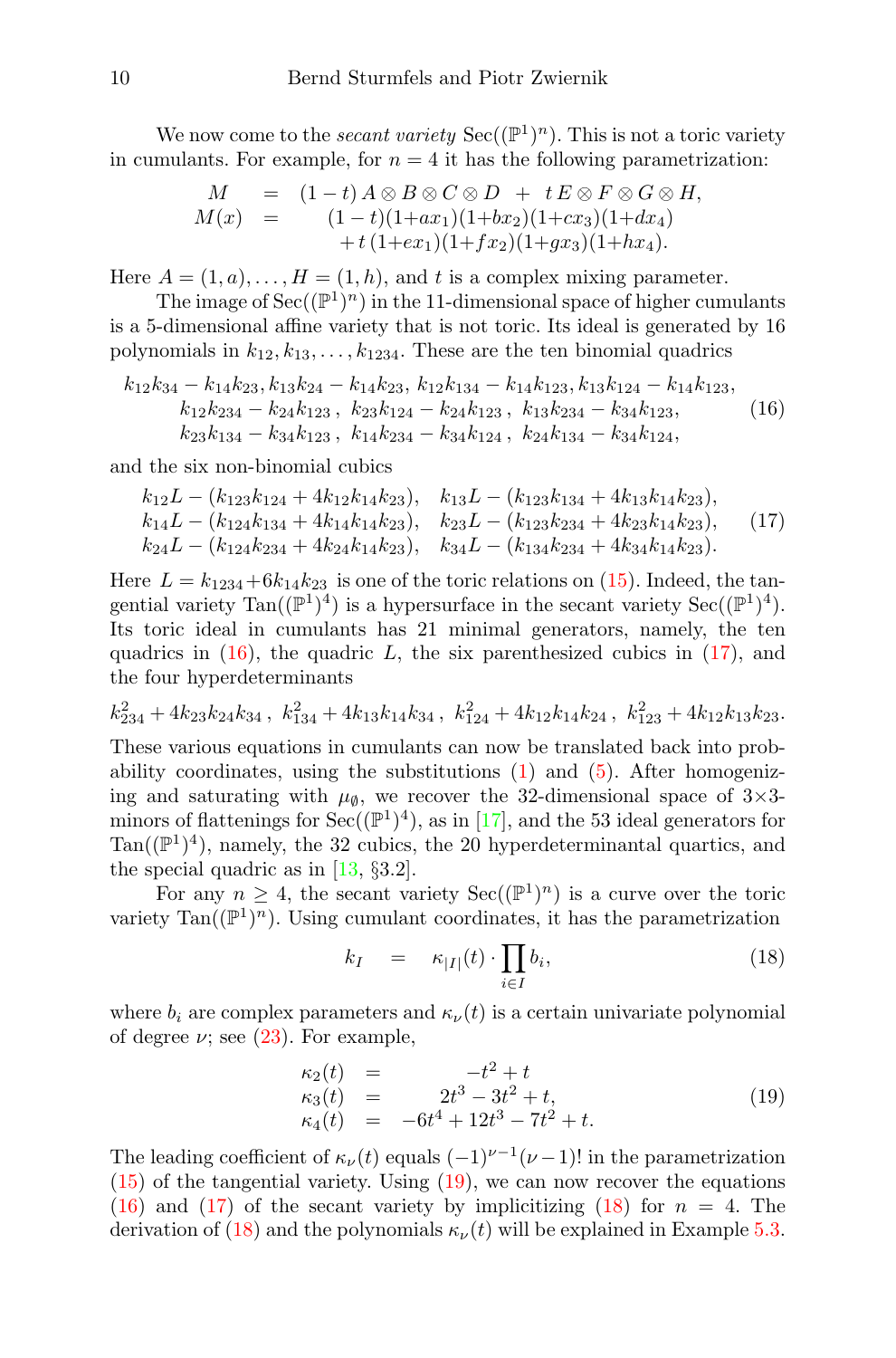#### 5. Hidden subset models

We now introduce a highly overparametrized algebraic statistical model for a vector  $X$  of n binary random variables. It is called the *complete hidden subset* model. Here is a generative description of this model. A subset  $I$  of  $[n]$  (or alternatively a binary vector) is to be chosen at random. For each element  $i \in [n]$  we need to decide whether i is in I or not. This is done as follows. First, a hidden subset  $J$  is chosen with some probability  $t<sub>J</sub>$ . Then we select i for I with probability  $a_i^{(0)}$  if  $i \notin J$ , and we select i for I with probability  $a_{i}^{(1)}$  if  $i \in J$ . The conditional probabilities  $a_i^{(0)} = \text{Prob}(i \in I | i \notin J)$  and  $a_i^{(1)} = \text{Prob}(i \in I \mid i \in J)$  are unrelated parameters that govern this process.

The distributions in this model are parametrized as follows:

$$
p_I = \sum_{J \subseteq [n]} t_J \prod_{i \in I^c \cap J^c} (1 - a_i^{(0)}) \prod_{i \in I^c \cap J} (1 - a_i^{(1)}) \prod_{i \in I \cap J^c} a_i^{(0)} \prod_{i \in I \cap J} a_i^{(1)},
$$

where  $I^c$  denotes the complement of  $I \subseteq [n]$ . The corresponding moment generating function has the parametrization

<span id="page-10-1"></span>
$$
M(x) = \sum_{J \subseteq [n]} t_J \cdot \prod_{i \in J^c} (1 + a_i^{(0)} x_i) \prod_{i \in J} (1 + a_i^{(1)} x_i). \tag{20}
$$

The model has two parameters  $a_j^{(0)}$  and  $a_j^{(1)}$ , with values between 0 and 1, for each  $j \in [n]$ . Further, it has  $2^n$  mixing parameters  $t_I$ , one for each subset  $I \subseteq [n]$ . These parameters are non-negative and they sum to 1, so the tables  $T = (t_I)_{I \subseteq [n]}$  is also a distribution. We write  $k_I^{(t)}$  $I_I^{(t)}$  for the cumulants obtained from the table T.

Our main result in this section is the following intriguing theorem.

<span id="page-10-0"></span>**Theorem 5.1.** The complete hidden subset model is parametrized in terms of cumulants by  $k_i = a_i^{(0)} + b_i \cdot k_i^{(t)}$ , where  $b_i = a_i^{(1)} - a_i^{(0)}$  for  $i = 1, ..., n$ , and  $k_I = k_I^{(t)}$  $I^{(t)}\cdot\prod$ i∈I  $b_i$  for  $|I| \geq 2$ . (21)

Proof. We introduce a homogeneous probability generating function as

<span id="page-10-2"></span>
$$
P_{\text{hom}}(y^{(0)}, y^{(1)}) = \sum_{J \subseteq [n]} p_J \prod_{i \in J^c} y_i^{(0)} \prod_{i \in J} y_i^{(1)},
$$

so that  $P(x) = P_{\text{hom}}(1, x)$ . Then the moment generating of X in [\(20\)](#page-10-1) can be dually treated as the homogeneous version of the probability generating function of Y. Namely, for fixed  $a_i^{(0)}$  and  $a_i^{(1)}$ , we write [\(20\)](#page-10-1) as  $M(x)$  =  $P_{\text{hom}}^{(t)}(y^{(0)}, y^{(1)})$ , where  $y_i^{(0)} = 1 + a_i^{(0)}x_i$  and  $y_i^{(1)} = 1 + a_i^{(1)}x_i$ . From the homogeneous generating function  $P_{\text{hom}}^{(t)}$  we can obtain the homogeneous moment generating function  $M_{\text{hom}}^{(t)}$  similarly as in the first equation in [\(2\)](#page-1-5). Thus setting  $z_i = y_i^{(1)} - y_i^{(0)}$ , we have

$$
P_{\text{hom}}^{(t)}(y^{(0)}, y^{(1)}) = P_{\text{hom}}^{(t)}(y^{(0)}, z + y^{(0)}) = M_{\text{hom}}^{(t)}(y^{(0)}, z). \tag{22}
$$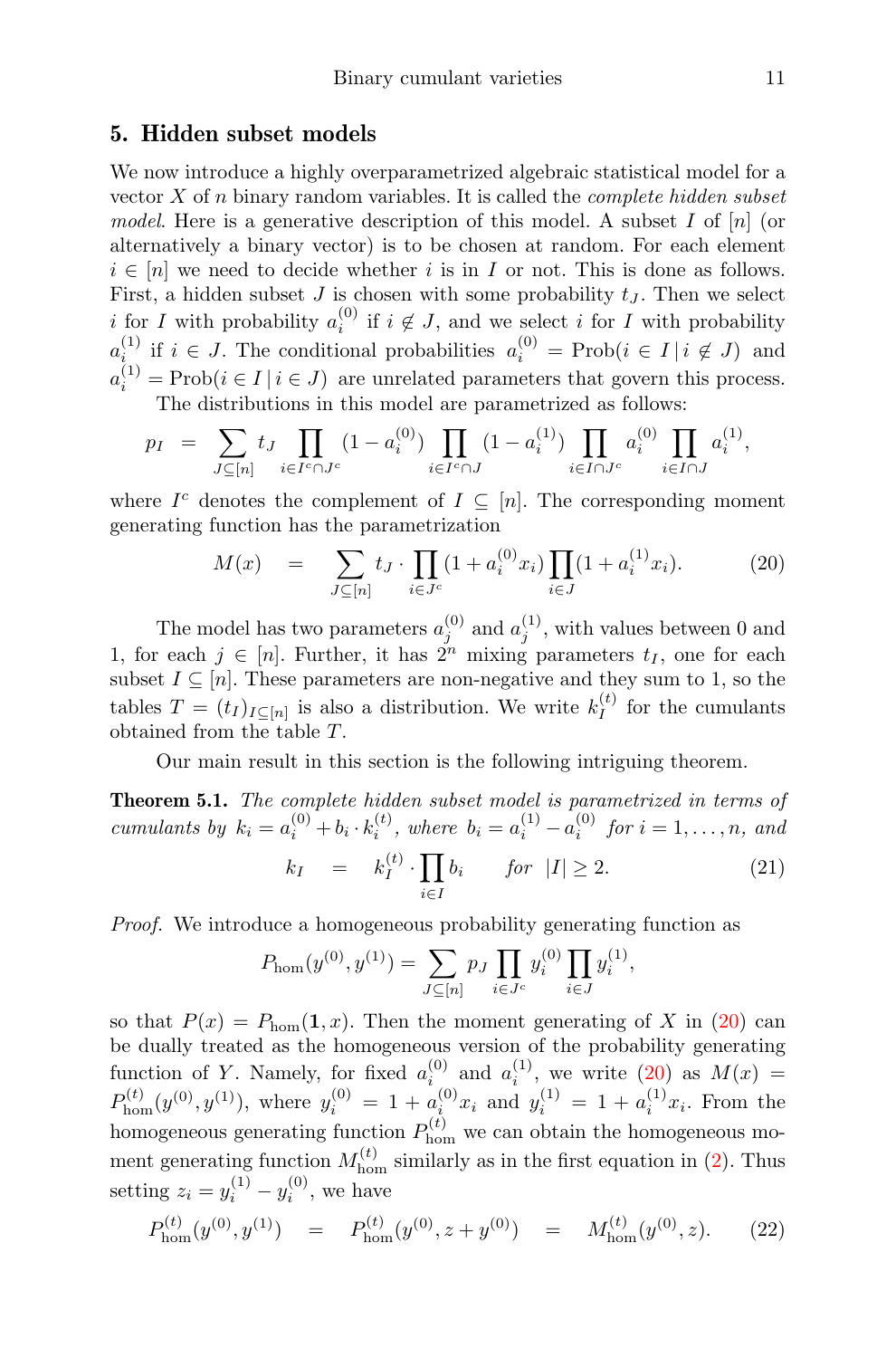From this we find that  $M(x) = P_{\text{hom}}^{(t)}(y^{(0)}, y^{(1)})$  is equal to

$$
M_{\text{hom}}^{(t)}(y^{(0)}, z) = \sum_{J \subseteq [n]} \mu_J^{(t)} \prod_{i \in J} z_i \prod_{i \in J^c} y_i^{(0)}.
$$

Since  $z_i = y_i^{(1)} - y_i^{(0)} = b_i x_i$  and  $y_i^{(0)} = 1 + a_i^{(0)} x_i$ , then  $M_{\text{hom}}^{(t)}(y^{(0)}, z)$  can be rewritten as a function of  $x_1, \ldots, x_n$  only:

$$
M_{\text{hom}}^{(t)}(y^{(0)}, z) = \sum_{J \subseteq [n]} \mu_J^{(t)} \prod_{i \in J} b_i x_i \prod_{i \in J^c} (1 + a_i^{(0)} x_i) =
$$
  
= 
$$
M^{(t)}(b_1 x_1, \dots, b_n x_n) \prod_{i=1}^n (1 + a_i^{(0)} x_i).
$$

The last equality follows holds modulo the ideal  $\langle x_1^2, \ldots, x_n^2 \rangle$ . This implies  $K(x) = K^{(t)}(b_1x_1, \ldots, b_nx_n) + \sum_{i=1}^n a_i^{(0)}x_i$  and hence  $k_i = a_i^{(0)} + b_ik_i^{(t)}$  for  $i = 1, \ldots, n$ , and  $k_I = k_I^{(t)}$  $\prod_{i\in I} b_i$  for every  $I \subseteq [n]$  with  $|I| \geq 2$ .

A hidden subset model is any submodel obtained from [\(20\)](#page-10-1) by setting some of the mixing parameters  $t_I$  to zero. Thus a hidden subset model for *n* binary variables is specified by a collection  $\{I_1, \ldots, I_k\}$  of subsets of [*n*]. These subsets indicate those mixing parameters  $t_{I_1}, \ldots, t_{I_k}$  that are not zero. We next show that the two varieties in Section 4 arise as special cases of this.

<span id="page-11-0"></span>**Example 5.2.** The hidden subset model  $\{\{1\}, \ldots, \{n\}\}\$ is given by

$$
M(x) = \prod_{j=1}^{n} (1 + a_j^{(0)} x_j) \cdot \left( \sum_{i=1}^{n} t_i \frac{1 + a_i^{(1)} x_i}{1 + a_i^{(0)} x_i} \right).
$$

This equals the tangential variety  $Tan((\mathbb{P}^1)^n)$  as in  $(13)$  but now with toric parameters  $s_i = t_i(a_i^{(1)} - a_i^{(0)})$ . We compute the cumulants  $k_I^{(t)}$  $I_I^{(\iota)}$  of the mixing distribution T using [\(5\)](#page-1-3). The moments of T satisfy  $\mu_i^{(t)} = t_i$  and  $\mu_I^{(t)} = 0$  for  $|I| \geq 2$ . This means that the sum in [\(5\)](#page-1-3) has only one non-zero term, the one corresponding to the partition  $\pi$  of I into singleton blocks. Now, [\(5\)](#page-1-3) reads

$$
k_I^{(t)} = (-1)^{|I|-1} (|I|-1)! \prod_{i \in I} t_i
$$

We have shown that the formula [\(21\)](#page-10-2) specializes to [\(15\)](#page-8-1) for this model.  $\square$ 

<span id="page-11-2"></span>**Example 5.3.** The hidden subset model  $\{\emptyset, [n]\}$  is the mixture of two independent random variables, so it coincides with the secant variety  $\text{Sec}((\mathbb{P}^1)^n)$ . The mixing distribution T has one free mixing parameter t, where  $t_{1\cdots n} = t$ and  $t_{\emptyset} = 1 - t$ . The moments of T are  $\mu_{\emptyset} = 1$  and  $\mu_B^{(t)} = t$  for  $|B| \ge 1$ . The formula [\(5\)](#page-1-3) implies

$$
k_I^{(t)} = \sum_{i=1}^{|I|} (-1)^{i-1} (i-1)! \cdot \beta_{i,|I|} \cdot t^i
$$

where  $\beta_{i,I}$  is the number of set partitions of I into i blocks. This univariate polynomial depends only on the cardinality  $\nu = |I|$ . We can also write it as

<span id="page-11-1"></span>
$$
\kappa_{\nu}(t) = \sum_{i=1}^{\nu} (-1)^{i-1} \cdot \gamma_{i,\nu} \cdot t^i \tag{23}
$$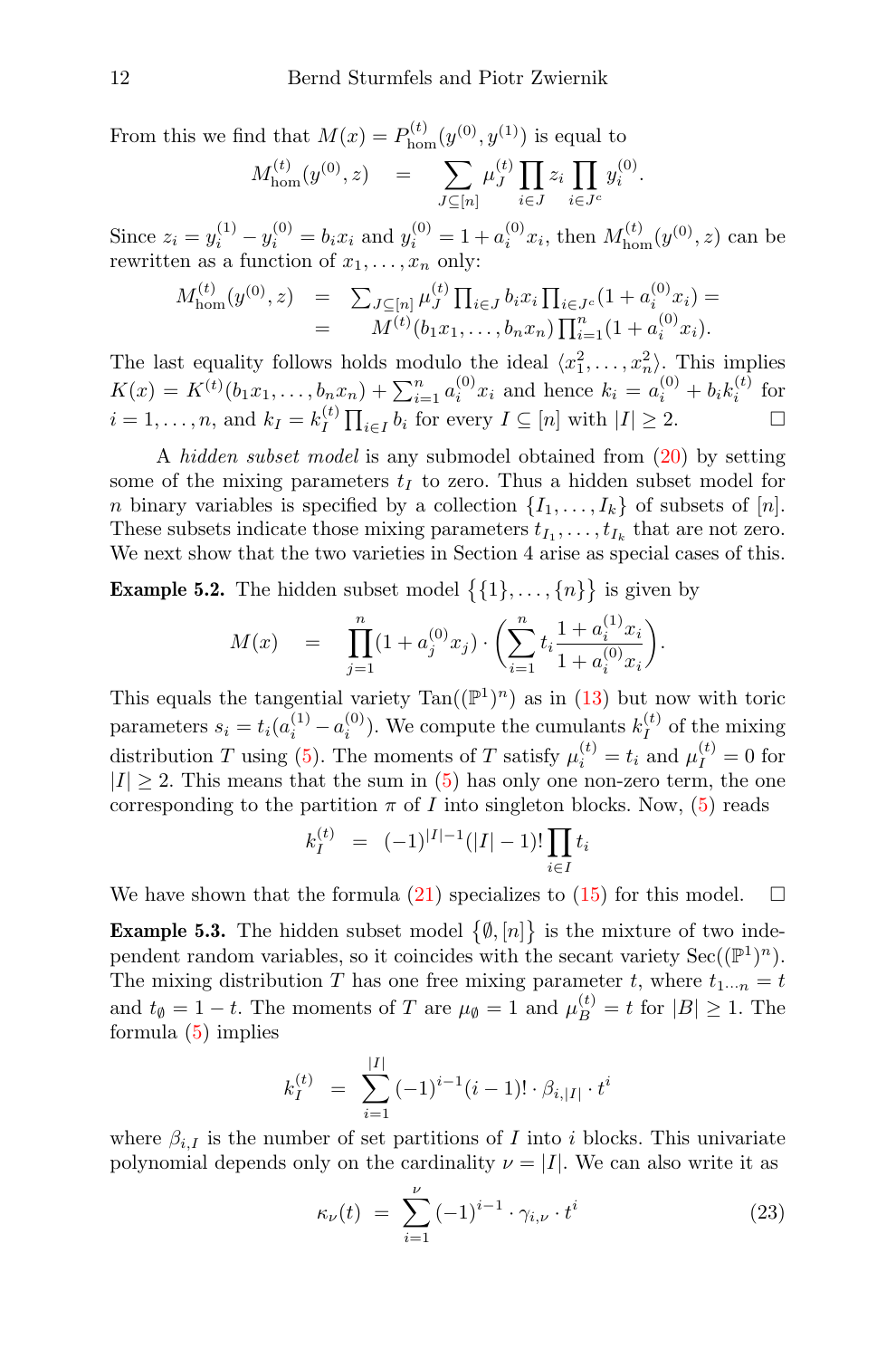where  $\gamma_{i,I}$  is the number of cyclically ordered set partitions of a *v*-set into *i* blocks. Such partitions are known as necklaces in enumerative combinatorics.  $\Box$ 

Example 5.4 (Binary Hidden Markov Model). The complete hidden subset model includes all *hidden Markov models* (HMM) where both hidden and observed states are binary. These models are widely used in computational biology [\[15,](#page-20-14) §1.4.3 and §11]. We can treat the mixing variable with distribution T as a hidden binary process  $Y = (Y_1, \ldots, Y_n)$ . The parameters  $a_i^{(0)}$ and  $a_i^{(1)}$  determine the conditional distribution of  $X_i$  given the hidden process, and this observed distribution depends on Y only through the value of  $Y_i$ . In this context the parameters  $b_i = a_i^{(1)} - a_i^{(0)}$  are the linear regression coefficients of  $X_i$  with respect to  $Y_i$ . For an HMM, the hidden distribution T follows, in addition, a homogeneous Markov chain  $[15, §1.4.2]$  $[15, §1.4.2]$ . Thus, if  $k_I^{(t)}$  $I_I^{(t)}$  are the cumulants of the homogeneous Markov chain, then  $(21)$  gives a parametrization of the binary HMM. It would be interesting to revisit the recent work of Schönhuth  $[22]$  from this perspective. We expect his prime ideals  $I_{3,n}$  in [\[22,](#page-20-15) §7.3] to have a nice representation in terms of cumulants.  $\Box$ 

The set of all hidden subset models, for fixed  $n$ , forms a poset whose elements  $\mathcal{M}_A$  are indexed by the  $2^{2^n}$  subsets A of  $2^{[n]}$ . The model  $\mathcal{M}_A$  is obtained from the complete hidden subset model by setting  $t_I = 0$  for all  $I \subseteq [n]$  not in A. Of course, different labels A and B can lead to isomorphic hidden subset models  $\mathcal{M}_A$  and  $\mathcal{M}_B$ . Clearly, this happens if B is obtained from A by a permutation of  $[n]$ . But, in fact, the full symmetry cube of the n-cube acts on the hidden subset models:

<span id="page-12-0"></span>**Proposition 5.5.** Let  $A, B \subseteq 2^{[n]}$  and assume that B is equal to  $J\Delta A =$  ${I\Delta\alpha : \alpha \in A}$  for some subset  $J \subseteq [n]$ . Then  $\mathcal{M}_A$  is isomorphic to  $\mathcal{M}_B$ .

*Proof.* By Theorem [5.1,](#page-10-0) the two models are parametrized by  $k_I = k_I^{(t)}$  $\prod_i^{(t)} \prod_{i \in I} b_i$ . The cumulants  $k_I^{(t)}$  $I_I^{(t)}$  depend on A and B. By Corollary [3.6,](#page-7-2) if  $B = J\Delta A$  for some *J*, then the respective cumulants  $k_I^{(t)}$  $I_I^{(t)}$  for A and B agree up to sign.  $\Box$ 

Each hidden subset model  $\mathcal{M}_A$  can be identified with a 0/1-polytope  $P_A$ . By Proposition [5.5,](#page-12-0) if  $P_A$  and  $P_B$  are 0/1 equivalent then  $\mathcal{M}_A$  and  $\mathcal{M}_B$ are isomorphic. We say that the model  $\mathcal{M}_A$  is non-degenerate if the polytope  $P_A$  is not contained in any hyperplane  $x_i = 0$  or  $x_i = 1$  for  $i = 1, \ldots, n$ . If this happens then the random variable  $X_i$  is independent of all other variables. Geometrically this means that the variety of  $\mathcal{M}_A$  decomposes as a product of  $\mathbb{P}^1$  and a smaller hidden subset model.

If  $n = 2$  then, up to the symmetry of the 2-cube, there are precisely three distinct hidden subset models which are non-degenerate:  $\{\emptyset, 1, 2, 12\}$ ,  $\{\emptyset, 1, 2\}, \{\emptyset, 12\}.$  Their models  $\mathcal{M}_A$  all parametrize the full tetrahedron  $\Delta_3$ of distributions on  $2^{[2]}$  or, in algebraic terms, the whole projective space  $\mathbb{P}^3$ .

If  $n = 3$  then, up to symmetry of the 3-cube, there are precisely 19 collections A of subsets of  $\{1,2,3\}$  with  $2 \leq |A| \leq 7$ . Thirteen of these 19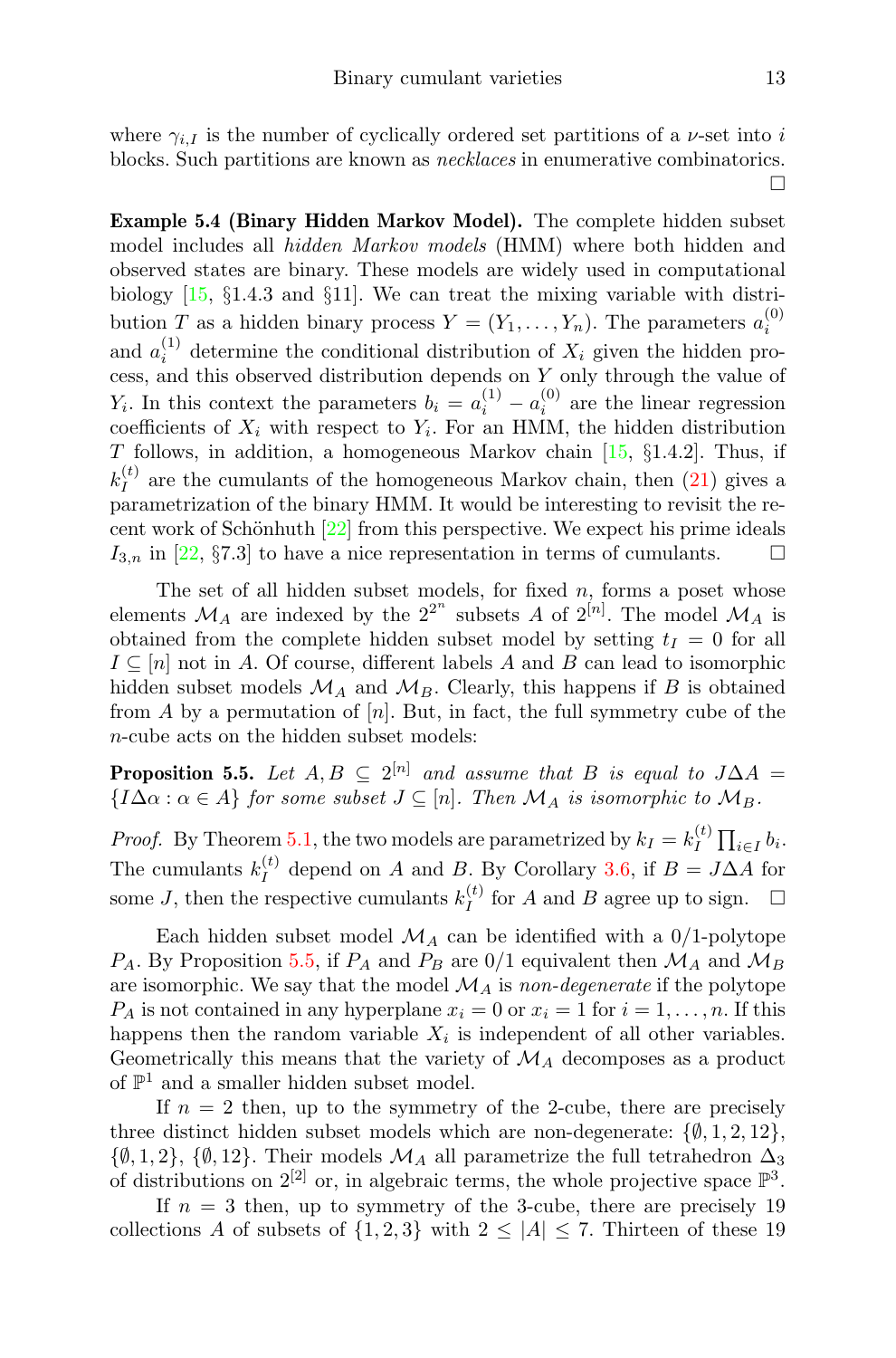models  $\mathcal{M}_A$  have codimension 0, that is, they are full-dimensional in the simplex  $\Delta_7$  of probability distributions on  $2^{[3]}$ . One of these sets is A =  $\{\emptyset, 123\}$  which represents  $\mathcal{M}_A = \text{Sec}((\mathbb{P}^1)^3)$  and hence fills  $\mathbb{P}^7$ . The remaining six of the 19 models  $\mathcal{M}_A$  represent three distinct varieties. The first of them is the hyperdeterminantal hypersurface  $Tan((\mathbb{P}^1)^3)$ . The other two varieties are a line and a point in cumulant space:

| hidden subset model                                        | variety                                            | codimension |
|------------------------------------------------------------|----------------------------------------------------|-------------|
| $\{\emptyset, 1, 2, 3\}$ or $\{\emptyset, 12, 13\}$        | $k_{123}^2 + 4k_{12}k_{13}k_{23} = 0$              |             |
| $\{1,2\}$ or $\{\emptyset,1,2\}$ or $\{\emptyset,1,2,12\}$ | $(k_{12}, k_{13}, k_{23}, k_{123}) = (0, 0, 0, *)$ |             |
| $\emptyset$ , 1                                            | $(k_{12}, k_{13}, k_{23}, k_{123}) = (0, 0, 0, 0)$ |             |

The first row corresponds to non-degenerate models  $\mathcal{M}_A$  that do not fill  $\Delta_7$ . The situation becomes more interesting for  $n \geq 4$  when we get a vast range of new models. Some of these will be discussed and catalogued in Section 6.

#### 6. Context-specific independence

This section concerns a class of statistical models that has proved to be useful in machine learning and computational biology [\[6\]](#page-19-4), namely, the contextspecific independence (CSI) for binary random variables. It has been observed in [\[13,](#page-20-12) §6.3] that both the tangential variety and the secant variety of the Segre variety are CSI models. Examples [5.2](#page-11-0) and [5.3](#page-11-2) expressed these as hidden subset models. We here generalize this relationship by identifying the class of binary CSI models with a natural class of hidden subset models.

The formal specification of a CSI model is as follows. Fix a multiset of *n* partitions  $\{\pi_1, \pi_2, \ldots, \pi_n\}$  of the set  $[m] = \{1, \ldots, m\}$ . The model is

<span id="page-13-0"></span>
$$
M(x) = \sum_{j=1}^{m} t_j (1 + a_{\pi_1(j)} x_1)(1 + b_{\pi_2(j)} x_2) \cdots (1 + c_{\pi_n(j)} x_n).
$$
 (24)

Here  $\pi_j(k)$  is the block of the j-th partition  $\pi_j$  that contains the class k, and  $t_1, \ldots, t_m$  are mixing parameters for the classes. These satisfy  $t_1 + \cdots + t_m = 1$ .

If each  $\pi_i$  is the partition into singletons, then we can write  $\pi_i(j) = j$  in [\(24\)](#page-13-0) and the CSI model is the m-th secant variety of  $(\mathbb{P}^1)^n$  in  $\mathbb{P}^{2^n-1}$ . This is known in statistics as mixture of  $n$  independent binary vectors or as the *naive Bayes model.* Hence every CSI model with  $m$  hidden classes is a submodel of the naive Bayes model.

The CSI model has  $\sum_{i=1}^{n} |\pi_i| + m - 1$  parameters and the dimension of the ambient space is  $2<sup>n</sup> - 1$ . It is usually not identifiable, meaning its dimension is smaller than the number of parameters. However, identifiability does hold for  $m = 2$ . Here the CSI model is the product of the Segre variety  $(\mathbb{P}^1)^{n-k}$  and the first secant variety of  $(\mathbb{P}^1)^k$ , where  $k = \#\{j \in [n] : \pi_j = 1 | 2\}.$ This is the graphical model represented by a directed star tree with a hidden binary variable and k leaves together with  $n - k$  isolated nodes.

From statistical point of view it is sensible to assume the following:

(A1) All partitions in the model specification have at least two blocks.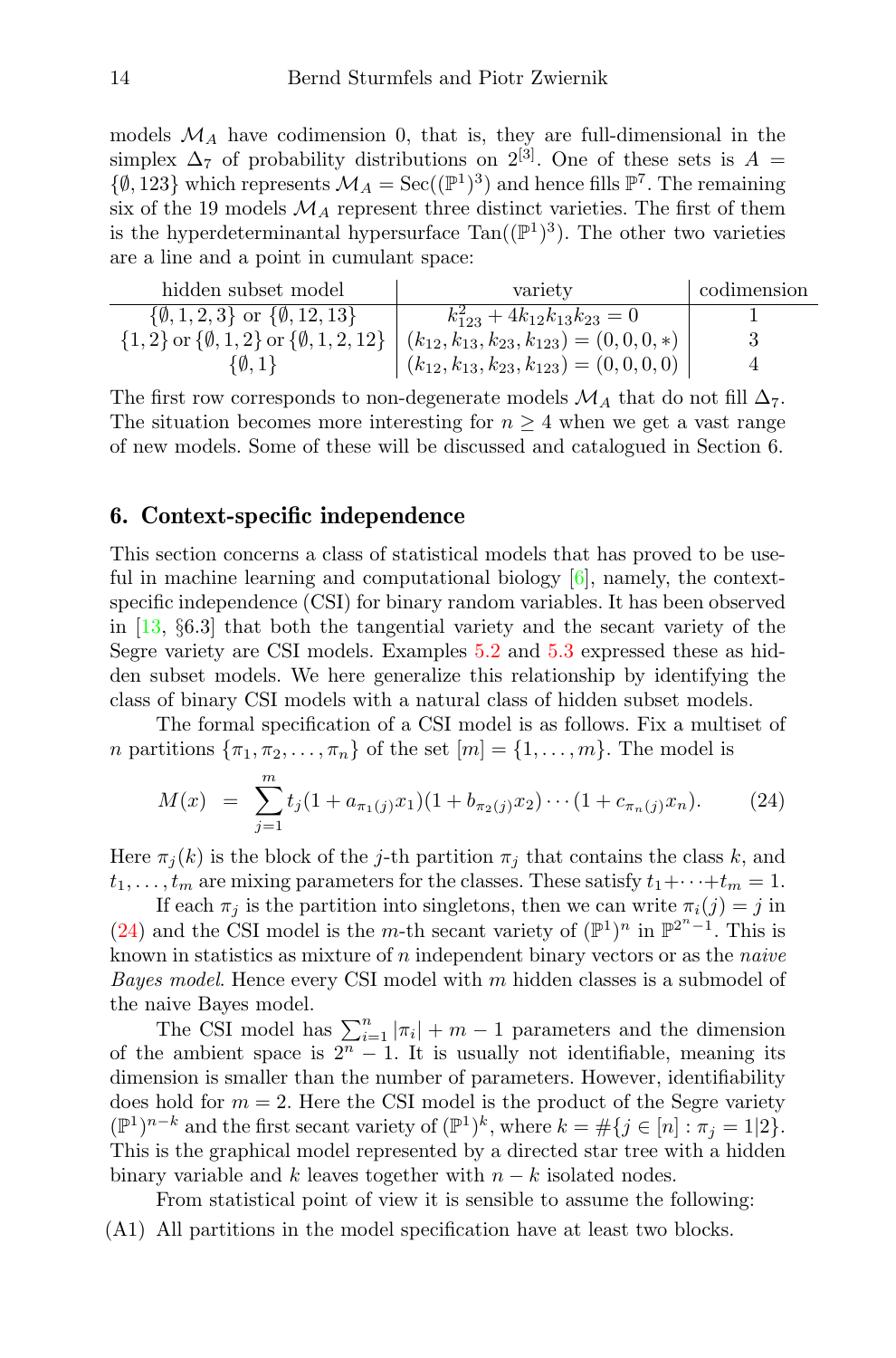(A2) There is no pair of elements  $\{i, j\}$  such that for every partition in the model specification both  $i$  and  $j$  are in the same block of this partition.

If (A1) is violated then one random variable is independent of all others. Taking an appropriate margin, we can constrain our analysis to the remaining variables. If  $(A2)$  does not hold then the classes i and j can be joined to form a single class without changing the model. If  $m = n = 3$  then up to symmetry we have three CSI models satisfying (A1) and (A2). The first case is  $\pi_1 = 1/23$   $\pi_2 = 2/13$ , and  $\pi_3 = 3/12$ . This is precisely our hyperdeterminantal hypersurface  $\text{Tan}((\mathbb{P}^1)^3) = V(k_{1,23}^2 + 4k_{12}k_{13}k_{23})$ . The other two CSI models represent all distributions on  $2^{[3]}$ :

$$
(\pi_1 = 1|23, \pi_2 = 12|3, \pi_3 = 1|2|3)
$$
 or  $(\pi_1 = 1|23, \pi_2 = \pi_3 = 1|2|3)$ .

In the remainder of this section we study a special class of CSI models. Namely, we shall require that each partition  $\pi_i$  has precisely two blocks. We call these models the CSI split models. Thus a CSI split model is represented by a collection  $\{\pi_1, \pi_2, \ldots, \pi_n\}$  of splits of the set  $[m]$  of hidden states. The following result identifies these models with the models in Section 5.

#### <span id="page-14-1"></span>**Proposition 6.1.** The CSI split models are precisely the hidden subset models.

*Proof.* Let  $\mathcal{M}_A$  be the hidden subset model defined by  $A = \{J_1, \ldots, J_m\} \subseteq$  $2^{[n]}$ . This is written as a CSI split model with m hidden classes by taking the *n* partitions  $\pi_1, \ldots, \pi_n$  of [*m*] to be  $\pi_i = I | I^c$ , where  $\ell \in I$  whenever  $i \in J_{\ell}$ . Conversely, suppose we are given a CSI split model  $\{\pi_1, \ldots, \pi_n\}$ . Then we regard  $\pi_i$  as an ordered partition, and we recover the m subsets in A by taking  $J_{\ell}$  to be the set of all  $i \in [n]$  such that  $\ell$  is in the first part of  $\pi_i$ . These transformations lead to identical parametrizations, and hence the corresponding models in  $\Delta_{2^n-1}$  coincide.

We classified all hidden subset models and hence all CSI split models for  $n = 3$  in the end of the previous section. The next case  $n = 4$  is much more interesting, as it offers a considerably wider range of possibilities. The classification for  $n = 4$  will occupy us in the rest of this section.

<span id="page-14-0"></span>**Example 6.2 (The hyperdeterminant as CSI model).** Let  $n = 4$ ,  $m = 7$ , and consider the hidden subset model  $\mathcal{M}_A$  where  $A = \{\emptyset, 12, 13, 14, 23, 24, 34\}.$ The corresponding CSI split model is {1234|567, 1256|347, 1357|246, 1467|235}. In algebraic geometry, the model  $M_A$  corresponds to the second osculating variety of the Segre variety  $(\mathbb{P}^1)^4$ . This is a hypersurface of degree 24 in  $\mathbb{P}^{15}$ , namely, it is the hypersurface defined by the  $2 \times 2 \times 2 \times 2$ -hyperdeterminant. This result was pointed out to us by Luke Oeding and Giorgio Ottaviani, and we can easily verify it by a direct computation. The fact that  $\text{codim}(\mathcal{M}_A) = 1$ is verified by computing the rank of the Jacobian of the parametrization [\(21\)](#page-10-2) for random parameter values. The fact that  $\mathcal{M}_A$  equals  $\{\text{Det}(P) = 0\}$  is verified by plugging the parametrization [\(21\)](#page-10-2) into the formula with 13819 monomials found in Theorem [2.1.](#page-3-1) We note that this model remains the same if we augment A to  $\{\emptyset, 1, 2, 3, 4, 12, 13, 14, 23, 24, 34\}.$  □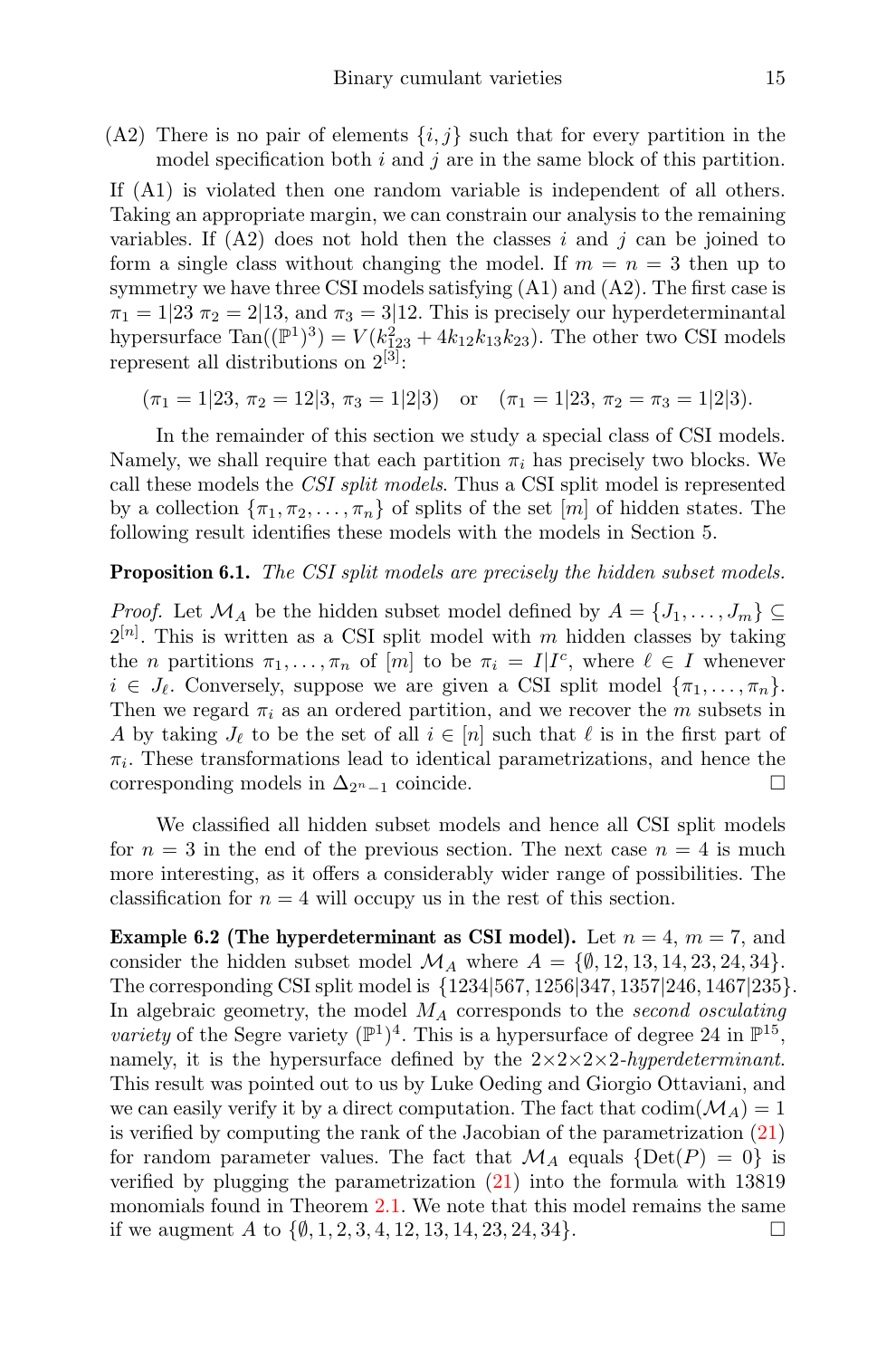| Hidden subset model           | CSI split model                      | codimension    | degree |
|-------------------------------|--------------------------------------|----------------|--------|
| $\{\emptyset, 12, 13, 14\}$   | $1 234,\overline{2 134,3 124,4 123}$ | 7              | 20     |
| $\{\emptyset, 12, 13, 4\}$    | 14 23, 2 134, 3 124, 4 123           | 6              | 29     |
| $\{\emptyset, 1, 2, 34\}$     | 2 134, 3 124, 4 123, 4 123           | 6              | 29     |
| $\{\emptyset, 1, 23, 234\}$   | 2 134, 34 12, 34 12, 4 123           | 6              | 23     |
| $\{\emptyset, 1, 234, 1234\}$ | 24 13, 34 12, 34 12, 34 123          | 6              | 23     |
| $\{\emptyset, 1, 2, 134\}$    | 13 24, 3 124, 4 123, 4 123           | 5              | 44     |
| $\{\emptyset, 1, 12, 234\}$   | 23 14, 34 12, 4 123, 4 123           | 5              | 44     |
| $\{\emptyset, 1, 123, 234\}$  | 23 14, 34 12, 34 12, 4 123           | $\overline{5}$ | 44     |
| $\{\emptyset, 1, 23, 124\}$   | 24 13, 34 12, 3 124, 4 123           | 5              | 31     |
| $\{\emptyset, 12, 134, 234\}$ | 23 14, 24 13, 34 12, 34 12           | 5              | 22     |
| $\{\emptyset, 12, 13, 24\}$   | 14 23, 13 24, 3 124, 4 123           | 4              | 44     |
| $\{\emptyset, 13, 23, 124\}$  | 13 24, 12 34, 14 23, 4 123           | 4              | 38     |
| $\{\emptyset, 12, 34, 1234\}$ | 24 13, 24 13, 34 12, 34 12           | $\overline{4}$ | 11     |
| $\{\emptyset, 1, 234\}$       | 2 13,3 12,3 12,3 12                  | 6              | 23     |
| $\{\emptyset, 12, 134\}$      | 1 23,2 13,3 12,3 12                  | 6              | 29     |
| $\{\emptyset, 12, 34\}$       | 2 13,2 13,3 12,3 12                  | 5              | 44     |
| $\{\emptyset, 1234\}$         | 1 2, 1 2, 1 2, 1 2                   | 6              | 23     |

<span id="page-15-0"></span>TABLE 1. The 17 non-degenerate CSI split models on  $n=4$ binary variables with  $m \leq 4$  hidden classes, up to symmetry.

We now come to the classification of CSI split models for  $n = 4$ . Each model lives in the space  $\mathbb{C}^{11}$  with coordinates  $k_{12}, \ldots, k_{34}, k_{123}, \ldots, k_{234}, k_{1234}$ .

<span id="page-15-1"></span>**Proposition 6.3.** Up to symmetry, for  $n=4$ , there are 380 CSI split models satisfying  $(A1)$  and  $(A2)$ . The number of models with m hidden classes is

 $0, 1, 3, 13, 24, 47, 55, 73, 56, 50, 27, 19, 6, 4, 1, 1$  for  $m = 1, 2, \ldots, 16$ .

In Table [1](#page-15-0) we list the codimension and degree for all 17 models for  $m \leq 4$ .

For our classification we used the representation of each CSI split model as a hidden subset model  $\mathcal{M}_A$ , where  $A \subseteq 2^{[4]}$ , given by Proposition [6.1.](#page-14-1) A choice of A is also displayed for each model in Table [1.](#page-15-0) Note that two distinct models may define the same variety. By symmetry we can assume  $\emptyset \in A$ . We first generated the list of all non-degenerate sets A of subsets of  $\{1, 2, 3, 4\}$  containing  $\emptyset$ , we then computed orbits under the symmetry group of the 4-cube, and finally we selected one representative per orbit. To compute the codimension c of  $\mathcal{M}_A$ , we evaluated the rank of the Jacobian of the polynomial map  $(21)$  at random values of the parameters. By *degree* in Proposition [6.3](#page-15-1) we mean the number of complex solutions on  $\mathcal{M}_A$  of a system of  $11 - c$  inhomogeneous linear equations with random coefficients in the 11 unknowns  $k_I$ . We used Macaulay2 [\[7\]](#page-19-7) to count the number of solutions to these equations. It would be desirable to compute the defining prime ideals for all models in Proposition [6.3,](#page-15-1) but we found this to be difficult for  $m \geq 5$ .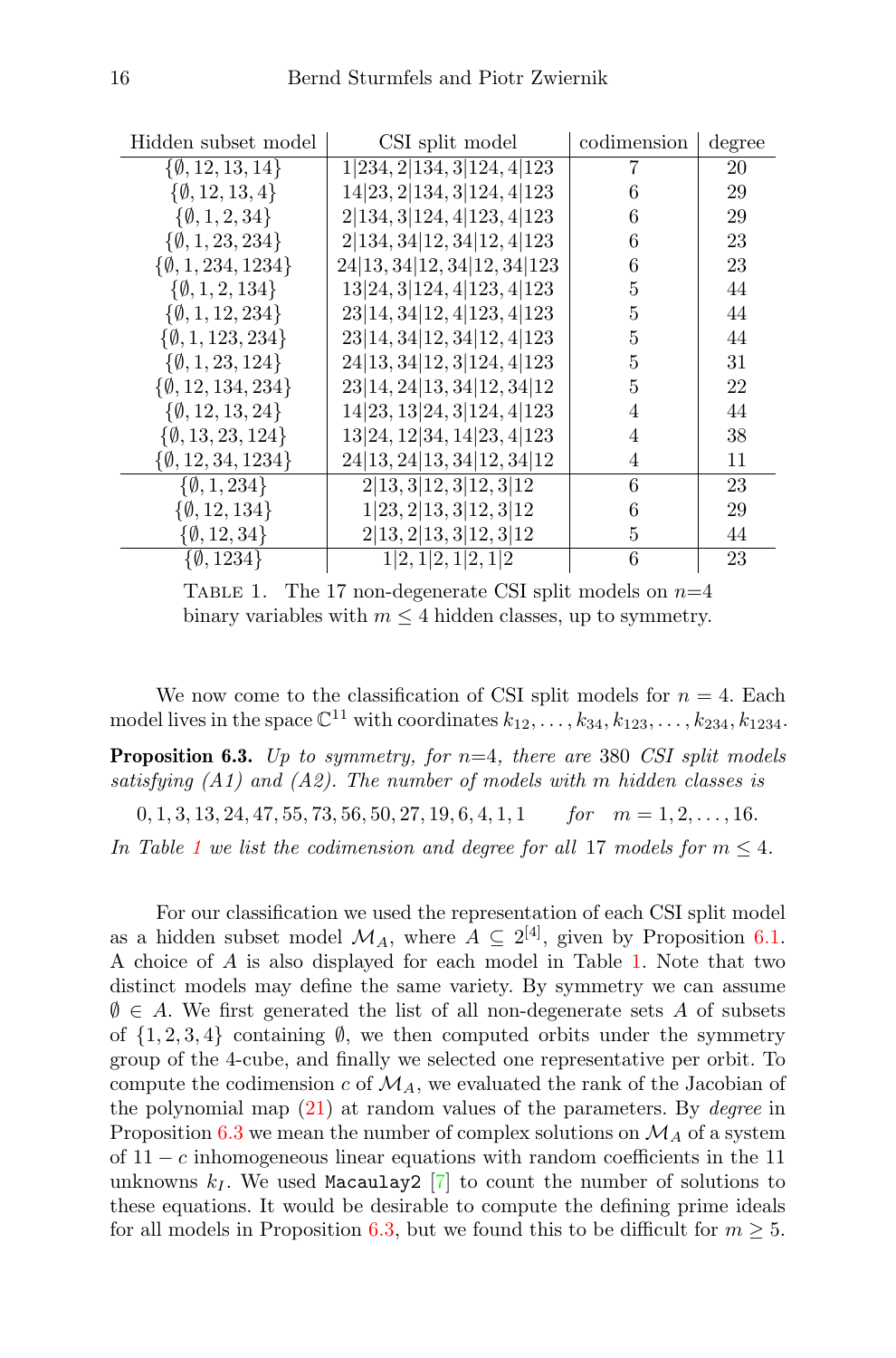The 380 models represent a nice suite of test problems for implicitization in computer algebra. We close the section with one easy instance.

**Example 6.4.** The model  $\mathcal{M}_A$  with  $A = \{\emptyset, 12, 34, 1234\}$  has CSI representation  $\{12|34, 12|34, 13|24, 13|24\}$ . Its prime ideal in cumulant coordinates is

 $\langle k_{13}k_{24} - k_{14}k_{23}, k_{13}k_{124} - k_{14}k_{123}, k_{13}k_{234} - k_{23}k_{134}, k_{14}k_{234} - k_{24}k_{134},$  $k_{23}k_{124} - k_{24}k_{123}$ ,  $k_{23}k_{1234} - k_{234}k_{123} + 2k_{14}k_{23}^2$ ,  $k_{13}k_{1234} - k_{134}k_{123} + 2k_{14}k_{13}k_{23}$ ,  $k_{23}k_{1234} - k_{234}k_{124} + 2k_{14}k_{24}k_{23}$ , and  $k_{14}k_{1234} - k_{134}k_{124} + 2k_{14}^2k_{23}$ .

This CSI split model has codimension 4 and degree 11.

# <span id="page-16-0"></span>7. Semialgebraic geometry of the space of cumulants

In the previous sections we studied binary cumulant varieties as objects of complex algebraic geometry. We examined their dimension, parameterization, and defining prime ideal, but we largely ignored the issue that parameters and probabilities are real and non-negative. In statistical applications, however, it is essential to work over the real numbers and to pay attention to the pertinent inequalities. In this section seek to address this omission by asking the following fundamental question: Which  $2 \times 2 \times \cdots \times 2$ -tables  $K = (k_I)_{I \subset [n]}$ with entries in the real numbers represent the cumulants of actual probability distributions  $P = (p_I)_{I \subset [n]}$ ?

Our object of study is the image of the polynomial map  $\Delta_{2^{n}-1}$  →  $\mathbb{R}^{2^{n}-1}$  taking probability distributions P to their cumulants K. This image is denoted  $\mathcal{K}_n$ . We call it the *space of cumulants*. The space of cumulants  $\mathcal{K}_n$ is a semi-algebraic subset of  $\mathbb{R}^{2^n-1}$ . This means that it has a description in terms of polynomial inequalities in the  $k_I$ . We begin by offering a convenient representation of these inequalities.

<span id="page-16-2"></span>**Proposition 7.1.** The space of cumulants  $\mathcal{K}_n$  is a basic semialgebraic set in  $\mathbb{R}^{2^n-1}$ . It consists of the solutions of the polynomial inequalities

<span id="page-16-1"></span>
$$
\sum_{\pi \in \Pi([n])} \prod_{B \in \pi} \rho_J(k_B) \ge 0 \quad \text{for all } J \subseteq [n]. \tag{25}
$$

*Proof.* The set  $\mathcal{K}_n$  being basic semialgebraic means that it is described by a finite conjunction of polynomial inequalities. That conjunction is [\(25\)](#page-16-1), and we shall now prove it. The moment  $\mu_{1\cdots n}$  agrees with the probability  $p_{1\cdots n}$ , so it is non-negative on  $\mathcal{K}_n$ . Expressing  $\mu_{1\cdots n}$  in terms of cumulants as in [\(6\)](#page-1-2),

$$
p_{1\cdots n} = \sum_{\pi \in \Pi([n])} \prod_{B \in \pi} k_B \geq 0.
$$

By applying the transformation  $\rho_J$  from [\(11\)](#page-7-0) to this inequality, we obtain  $p_{J<sup>c</sup>} = \rho_J(p_1..._n) \geq 0$ . This translates into the inequality [\(25\)](#page-16-1) in cumulants. Since the transformation  $P \mapsto K$  is invertible, we see that  $\mathcal{K}_n$  has the desired representation.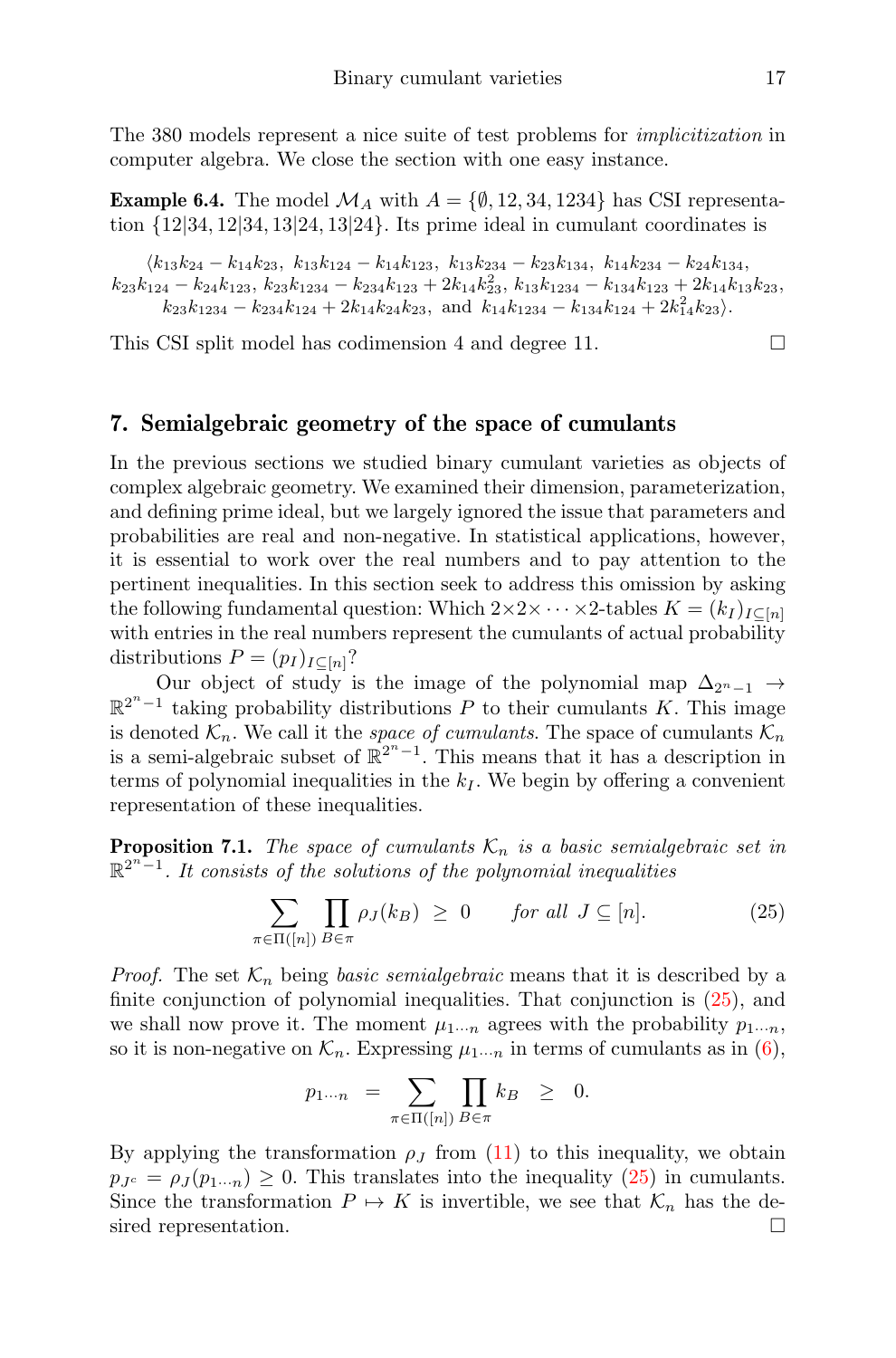

<span id="page-17-1"></span>FIGURE 1. The space of cumulants  $\mathcal{K}_2$  is the solution set of [\(26\)](#page-17-0)

<span id="page-17-2"></span>**Example 7.2 (Space of cumulants for**  $n = 2$ ). The probability distributions P on the subsets of  $\{1, 2\}$  form a tetrahedron, and we map this tetrahedron into the 3-space with coordinates  $(k_1, k_2, k_{12})$ . The image of this map is the space of cumulants  $K_2$ . Proposition [7.1](#page-16-2) gives the semialgebraic representation:

<span id="page-17-0"></span>Inequalities defining 
$$
\Delta_3
$$
  
\n $p_{12} \ge 0$   
\n $p_1 \ge 0$   
\n $p_2 \ge 0$   
\n $p_0 \ge 0$   
\nInequalities defining  $K_2$   
\n $k_{12} \ge -k_1k_2$ ,  
\n $k_{12} \le k_2(1 - k_1)$ ,  
\n $k_{12} \le k_1(1 - k_2)$ ,  
\n $k_{12} \ge -(1 - k_1)(1 - k_2)$ .  
\n(26)

The solution set of these four quadratic inequalities is depicted in Figure [1.](#page-17-1) In this diagram we see clearly how  $\mathcal{K}_2$  arises as a non-linear image of the tetrahedron  $\Delta_3$ . Note that the body  $\mathcal{K}_2$  is not convex. The square  $\{0 \leq$  $k_1, k_2 \leq 1$  in the plane  $\{k_{12} = 0\}$  is the image of the independence model  $\{p_{\emptyset}p_{12} = p_1p_2\}$ , which contains four of the six edges of  $\Delta_3$ . The other two edges of the tetrahedron  $\Delta_3$  are the quadratic curves that form the ridges at the top and the bottom of the  $\mathcal{K}_2$ .

**Example 7.3 (The space of cumulants for**  $n = 3$ ). We now consider the simplex  $\Delta_7$  of distributions on subsets of  $\{1,2,3\}$ . Its image in cumulant coordinates is the 7-dimensional closed basic semialgebraic set  $\mathcal{K}_3$ . Both  $\Delta_7$ and  $K_3$  are defined by the constraints that the following eight expressions should be non-negative:

 $p_{123} = \mu_{123} = k_{123} + k_{12}k_3 + k_{13}k_2 + k_{23}k_1 + k_1k_2k_3$  $p_{12} = -\mu_{123} + \mu_{12} = -k_{123} - k_{12}(k_3 - 1) - k_{13}k_2 - k_{23}k_1 - k_1(k_2 - 1)k_3$  $p_{13} = -\mu_{123} + \mu_{13} = -k_{123} - k_{12}k_3 - k_{13}(k_2 - 1) - k_{23}k_1 - (k_1 - 1)k_2k_3$  $p_{23} = -\mu_{123} + \mu_{23} = -k_{123} - k_{12}k_3 - k_{13}k_2 - k_{23}(k_1 - 1) - (k_1 - 1)k_2k_3$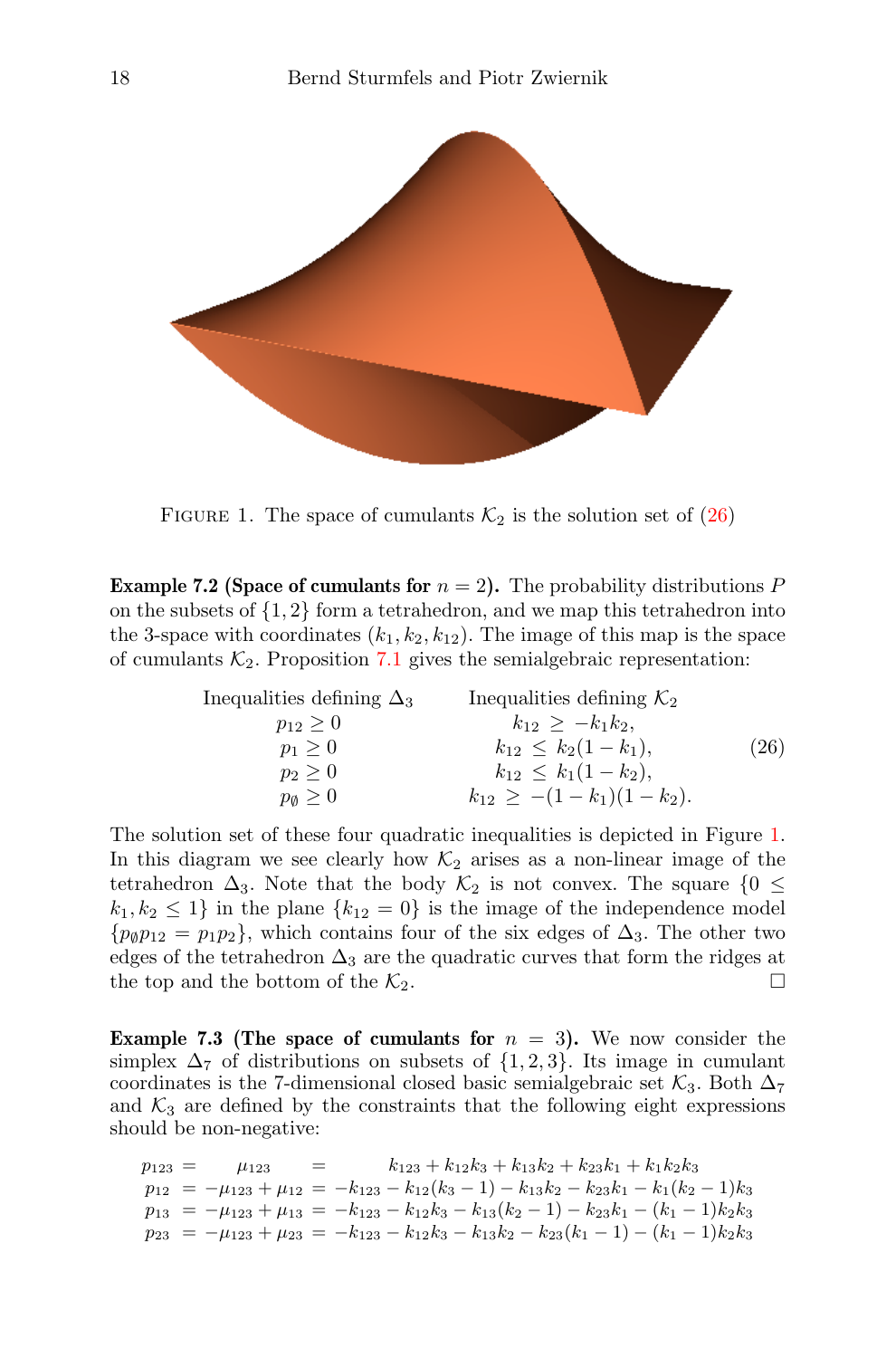$$
p_1 = \mu_{123} - \mu_{12} - \mu_{13} + \mu_1 = k_{123} + k_{12}(k_3 - 1) + k_{13}(k_2 - 1) + k_{23}k_1 + k_1(k_2 - 1)(k_3 - 1)
$$
  
\n
$$
p_2 = \mu_{123} - \mu_{12} - \mu_{23} + \mu_2 = k_{123} + k_{12}(k_3 - 1) + k_{13}k_2 + k_{23}(k_1 - 1) + (k_1 - 1)k_2(k_3 - 1)
$$
  
\n
$$
p_3 = \mu_{123} - \mu_{13} - \mu_{23} + \mu_3 = k_{123} + k_{12}k_3 + k_{13}(k_2 - 1) + k_{23}(k_1 - 1) + (k_1 - 1)(k_2 - 1)k_3
$$
  
\n
$$
p_0 = -\mu_{123} + \mu_{12} + \mu_{13} + \mu_{23} - \mu_1 - \mu_2 - \mu_3 + 1
$$
  
\n
$$
= -k_{123} - k_{12}(k_3 - 1) - k_{13}(k_2 - 1) - k_{23}(k_1 - 1) - (k_1 - 1)(k_2 - 1)(k_3 - 1)
$$

Thus the space  $\mathcal{K}_3$  is defined by eight cubic inequalities in  $\mathbb{R}^7$ 

Equipped with the inequality description of  $\mathcal{K}_n$  we can now try to answer questions about the geometry of cumulants of probability distributions. One natural such question is to identify the smallest box containing  $\mathcal{K}_n$ . This is equivalent to find a tight upper and lower bound on the possible values of the cumulants  $k_I$ . The following problem was suggested by Gian-Carlo Rota and his collaborators in [\[1\]](#page-19-2):

<span id="page-18-0"></span>
$$
\text{Maximize } |k_{12\cdots n}| \text{ subject to } k \in \mathcal{K}_n. \tag{27}
$$

In this problem, the absolute value sign around  $k_{12\cdots n}$  can be removed because  $k \in \mathcal{K}_n$  implies  $-k \in \mathcal{K}_n$ . This is shown in [\[1,](#page-19-2) Proposition 3.1], and it also follows directly from the symmetries in Corollary [3.6.](#page-7-2) Let  $\mathbf{k}_n^*$  denote the optimal value of [\(27\)](#page-18-0). Figure [1](#page-17-1) shows that  $\mathbf{k}_2^* = 1/4$ , and one easily derives an algebaic proof from the inequalities in Example [7.2.](#page-17-2) The probability distribution  $p_{\emptyset} = p_{12} = \frac{1}{2}$  attains  $\mathbf{k}_{2}^{*} = 1/4$ . It has been conjectured by Bruno, Rota and Torney [\[1\]](#page-19-2) that the analogous distribution solves the optimization problem  $(27)$  for all even values of *n*:

**Conjecture 7.4.** [\[1,](#page-19-2) bottom of page 16] If  $n \geq 2$  is an even integer then

$$
\mathbf{k}_n^* = \kappa_n(\frac{1}{2}) = (-1)^{n/2} \sum_{i=1}^n (-\frac{1}{2})^i \cdot \gamma_{i,n}.
$$

This value is attained by the probability distribution  $p_{\emptyset} = p_{1\cdots n} = \frac{1}{2}$ .

Here  $\kappa_n$  is the polynomial in [\(23\)](#page-11-1). The first values of the bound  $\kappa_n(\frac{1}{2})$ are  $\frac{1}{4}$ ,  $\frac{1}{8}$ ,  $\frac{1}{4}$ ,  $\frac{17}{16}$ ,  $\frac{31}{4}$  for  $n = 2, 4, 6, 8, 10$ . It has been remarked in [\[1\]](#page-19-2) that

$$
|\kappa_n(\frac{1}{2})| \sim 2\frac{1}{\pi^{2n}}(2n-1)!
$$
 for  $n \gg 0$ .

If  $n \geq 3$  is an odd integer then  $\kappa_n(\frac{1}{2}) = 0$ , and no conjectured value for  $\mathbf{k}_n^*$ has been suggested in [\[1\]](#page-19-2). Using recent computational advances in certified polynomial optimization, we attacked the problem [\(27\)](#page-18-0) for  $n = 3$  and  $n =$ 4, thus confirming the conjecture of Bruno, Rota and Torney in the first non-trivial case. Namely, we found that the upper bound on cumulants of probability set functions satisfies

$$
\mathbf{k}_3^* = \mathbf{k}_4^* = \frac{1}{8}.
$$
 (28)

For  $n = 3$  we used the software Bermeja [\[19\]](#page-20-16) to compute a sums of squares certificate via semidefinite programming. We are grateful for the help

 $\Box$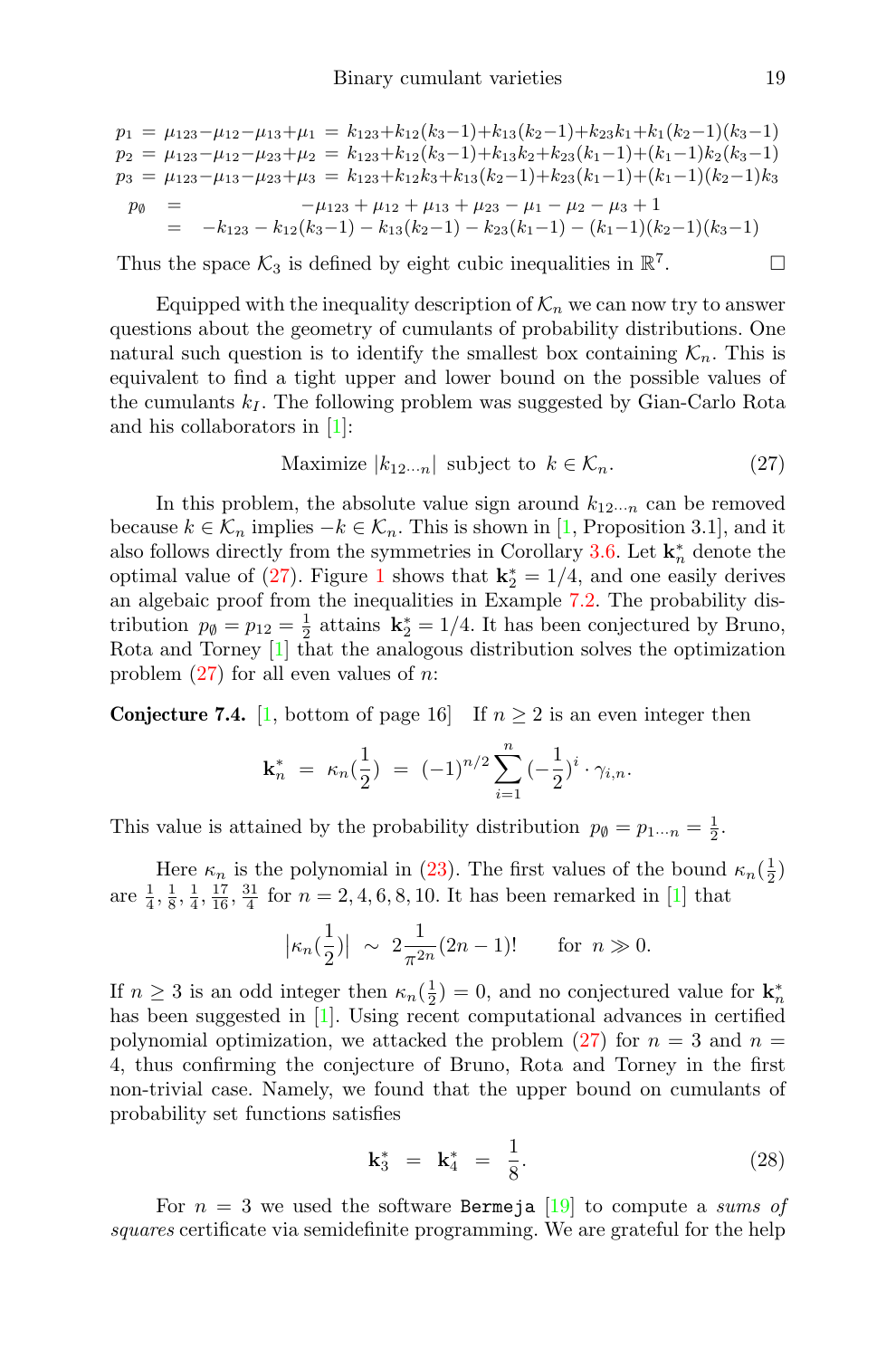provided by Philipp Rostalski. Let us now explain this certificate. We consider the following cubic polynomial in the seven moment coordinates  $\mu_I$ :

$$
\frac{1}{8} - k_{123} = \frac{1}{8} - \mu_{123} + \mu_1 \mu_{23} + \mu_2 \mu_{12} + \mu_3 \mu_{12} - 2 \mu_1 \mu_2 \mu_3.
$$

Our aim is to prove that this polynomial is non-negative on the simplex  $\Delta_7$ . We do this by rewriting the polynomial in the following special form

<span id="page-19-8"></span>
$$
\frac{1}{8} - k_{123} = \sigma_{\emptyset} + \sigma_1 \mu_1 + \sigma_2 \mu_2 + \sigma_3 \mu_3 + \sigma_{12} \mu_{12} + \sigma_{13} \mu_{13} + \sigma_{23} \mu_{23} + \sigma_{123} \mu_{123}, \tag{29}
$$

where each of the eight multipliers  $\sigma_I$  is a sum of squares of linear polynomial in the moments  $\mu_J$ . Each such sum of squares corresponds to a positive semidefinite quadratic form, and it can be represented by a symmetric  $8 \times 8$ matrix  $\Sigma_I$  as follows:

<span id="page-19-9"></span>
$$
\sigma_I = \mu \cdot \Sigma_I \cdot \mu^T \quad \text{where} \quad \mu = (1, \mu_1, \mu_2, \mu_3, \mu_{12}, \mu_{13}, \mu_{23}, \mu_{123}). \tag{30}
$$

Our certificate for  $\mathbf{k}_3^* = 1/8$  is a tuple  $(\Sigma_{\emptyset}, \Sigma_1, \Sigma_2, \Sigma_3, \Sigma_{12}, \Sigma_{13}, \Sigma_{23}, \Sigma_{123})$  of positive semidefinite symmetric  $8\times8$ -matrices such that  $(29)$  and  $(30)$  hold. Finding such a tuple of matrices is an instance of semidefinite programming.

We attempted to find a similar proof for the second identity  ${\bf k}_4^*=1/8$ but the computations required turned out to be too difficult so far. The idea was to take advantage of the symmetries preserves the optimization problem [\(27\)](#page-18-0). This is a group of order 192, and has index 2 in the symmetry group of the 4-cube. Our hope was to use the the dual moment formulation due to Riener *et al.* in  $[18]$ , but this did yet terminate successfully. Instead, we verified the identify  ${\bf k}_4^*=1/8$  by running numerous applications of standard implementations of numerical optimization in R and Matlab. Running these hill climbing methods from a multitude of different starting values verifies the desired result with very high confidence.

#### References

- <span id="page-19-2"></span>[1] W. Bruno, G. Rota, and D. Torney: Probability set functions, Annals of Combinatorics, 3 (1999), pp. 13–25.
- <span id="page-19-1"></span>[2] D. Bruynooghe and H. Wynn: Differential cumulants, hierachical models and monomial ideals, arXiv:1102.2118.
- <span id="page-19-3"></span>[3] M. DRTON, B. STURMFELS, AND S. SULLIVANT: Lectures on Algebraic Statistics, Oberwolfach Seminars, Vol. 39, Birkhäuser, Basel, 2009.
- <span id="page-19-6"></span>[4] M. J. DUFF, String triality, black hole entropy, and Cayley's hyperdeterminant, Phys. Rev. D, 76 (2007), 025017, 4.
- <span id="page-19-5"></span>[5] I.M. Gel'fand, M.M. Kapranov, and A.V. Zelevinsky: Discriminants, Resultants, and Multidimensional Determinants, Birkhäuser, 1994.
- <span id="page-19-4"></span>[6] B. Georgi and A. Schliep: Context-specific independence mixture modeling for positional weight matrices, Bioinformatics, 22 (2006), pp. e166–e173.
- <span id="page-19-7"></span>[7] D. GRAYSON AND M. STILLMAN: *Macaulay*  $2 - a$  software system for research in algebraic geometry, Available at http://www.math.uiuc.edu/Macaulay2/.
- <span id="page-19-0"></span>[8] A. HALD, The early history of the cumulants and the Gram-Charlier series, International Statistical Review, 68 (2000), pp. 137–153.